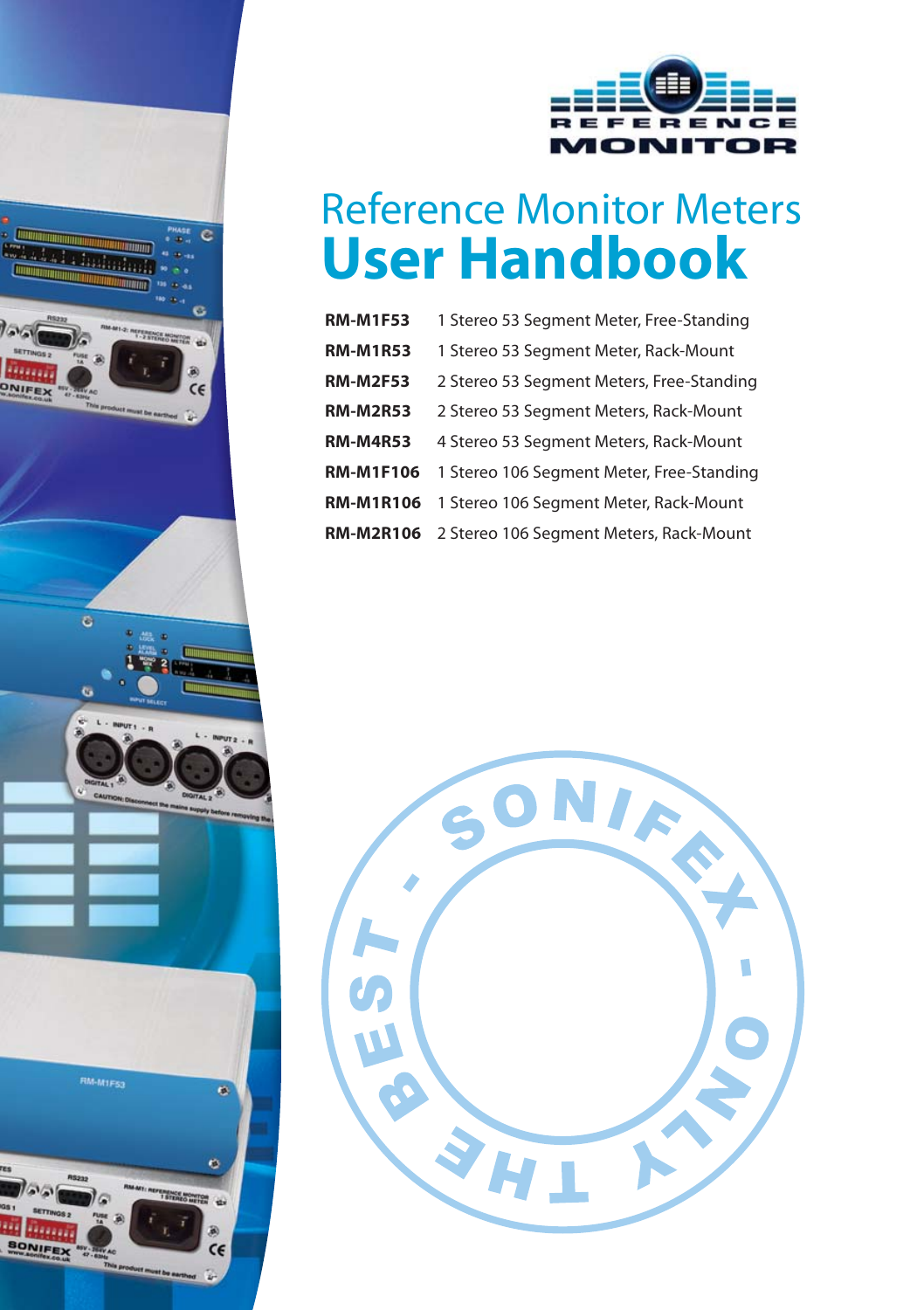# **REFERENCE MONITOR METERS USER HANDBOOK**



This handbook is for use with the following product: RM-M1F53 1 Stereo 53 Segment Meter, Free-Standing RM-M1R53 1 Stereo 53 Segment Meter, Rack-Mount RM-M2F53 2 Stereo 53 Segment Meters, Free-Standing RM-M2R53 2 Stereo 53 Segment Meters, Rack-Mount RM-M4R53 4 Stereo 53 Segment Meters, Rack-Mount RM-M1F106 1 Stereo 106 Segment Meter, Free-Standing RM-M1R106 1 Stereo 106 Segment Meter, Rack-Mount RM-M2R106 2 Stereo 106 Segment Meters, Rack-Mount

©Sonifex Ltd, 2009-2012 All Rights Reserved Revision 1.03, June 2012

Sonifex Ltd, 61, Station Road, Irthlingborough, Northants, NN9 5QE, England. Tel: +44 (0)1933 650 700 Fax: +44 (0)1933 650 726 Email: sales@sonifex.co.uk Website: http://www.sonifex.co.uk

Information in this document is subject to change without notice and does not represent a commitment on the part of the vendor. Sonifex Ltd shall not be liable for any loss or damage whatsoever arising from the use of information or any error contained in this manual.

No part of this manual may be reproduced or transmitted in any form or by any means, electronic or mechanical, including photocopying, recording, information storage and retrieval systems, for any purpose other than the purchaser's personal use, without the express written permission of Sonifex Ltd. Unless otherwise noted, all names of companies, products and persons contained herein are part of a completely fictitious adaptation and are designed solely to document the use of Sonifex product. Made in the UK by **SONIFEX**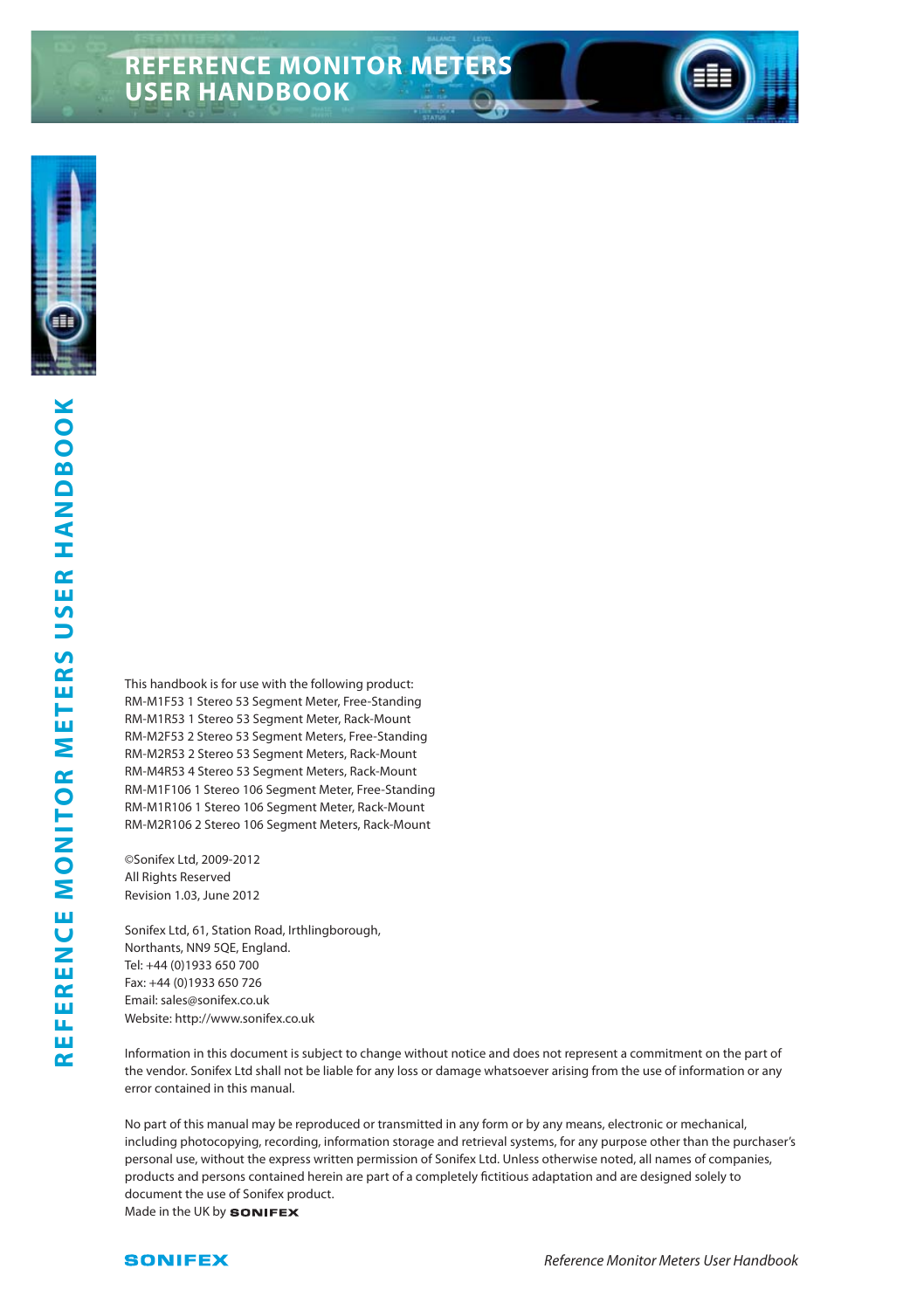

| <b>Warranty</b>                                                                                 | i               |                |
|-------------------------------------------------------------------------------------------------|-----------------|----------------|
| <b>Warranty and Liability</b>                                                                   | î.              |                |
| <b>Unpacking the Reference Monitor Meter</b>                                                    | iίi             |                |
| <b>Returning the Warranty Card</b>                                                              | iij             |                |
| <b>Safety Information</b>                                                                       | iv              |                |
| <b>Safety of Mains Operated Equipment</b>                                                       | iv              |                |
| <b>Voltage Setting Checks</b>                                                                   | iv              |                |
| <b>Fuse Rating</b>                                                                              | iv              |                |
| <b>Power Cable and Connection</b>                                                               | iv              |                |
| <b>Ordering the Correct Mains Lead</b>                                                          | v               |                |
| <b>Installation Information</b>                                                                 | v               | <b>CONTENT</b> |
| <b>Atmosphere</b>                                                                               | v               |                |
| <b>Electromagnetic Radiation</b>                                                                | v               |                |
| <b>WEEE &amp; RoHS Directives - Sonifex Statement</b>                                           | vi              |                |
| <b>Reference Monitor Meters Introduction</b>                                                    | 1               |                |
| <b>System Block Diagram</b>                                                                     | $\overline{2}$  |                |
| <b>Front Panel Indicators &amp; Controls</b>                                                    | 3               |                |
| Power LED                                                                                       | 3               |                |
| <b>AES Lock LED</b>                                                                             | 3               |                |
| Level Alarm LED                                                                                 | 4               |                |
| Input Select Button (RM-M1-106 Only)                                                            | 4               |                |
| <b>Main Meters</b>                                                                              | 4               |                |
| Table 1 - Meter Characteristic DIPSwitch settings                                               | 6               |                |
|                                                                                                 | 6               |                |
| Meter Labelling<br><b>Brightness Control</b>                                                    | 7               |                |
| <b>Phase Meter</b>                                                                              | 7               |                |
| <b>Reset Button</b>                                                                             | 7               |                |
|                                                                                                 | 8               |                |
| <b>Rear Panel Connections &amp; Operation</b><br><b>Mains Power</b>                             | 8               |                |
| <b>Audio Inputs</b>                                                                             | 8               |                |
|                                                                                                 | 8               |                |
| Digital Input Termination<br>Input Gain Adjustment                                              | 9               |                |
| <b>Table 2 - Input Gain DIPSwitch Settings</b>                                                  | 9               |                |
|                                                                                                 | 10              |                |
| <b>Remote Inputs and Outputs</b><br><b>Table 3 - Remote Input and Output Connection Details</b> | 11              |                |
| <b>RS232 Remote Control</b>                                                                     | 11              |                |
| Force Bootloader Mode                                                                           | 11              |                |
|                                                                                                 |                 |                |
| <b>Serial Interface Commands &amp; Responses Protocol</b>                                       | 12 <sub>1</sub> |                |
| <b>Serial Data Format</b>                                                                       | 12              |                |
| <b>Error Messages</b>                                                                           | 15              |                |
| Reference Monitor Meters SCi Remote Control Software                                            | 16              |                |
|                                                                                                 |                 |                |
| Reference Monitor Meters User Handbook                                                          | <b>SONIFEX</b>  |                |

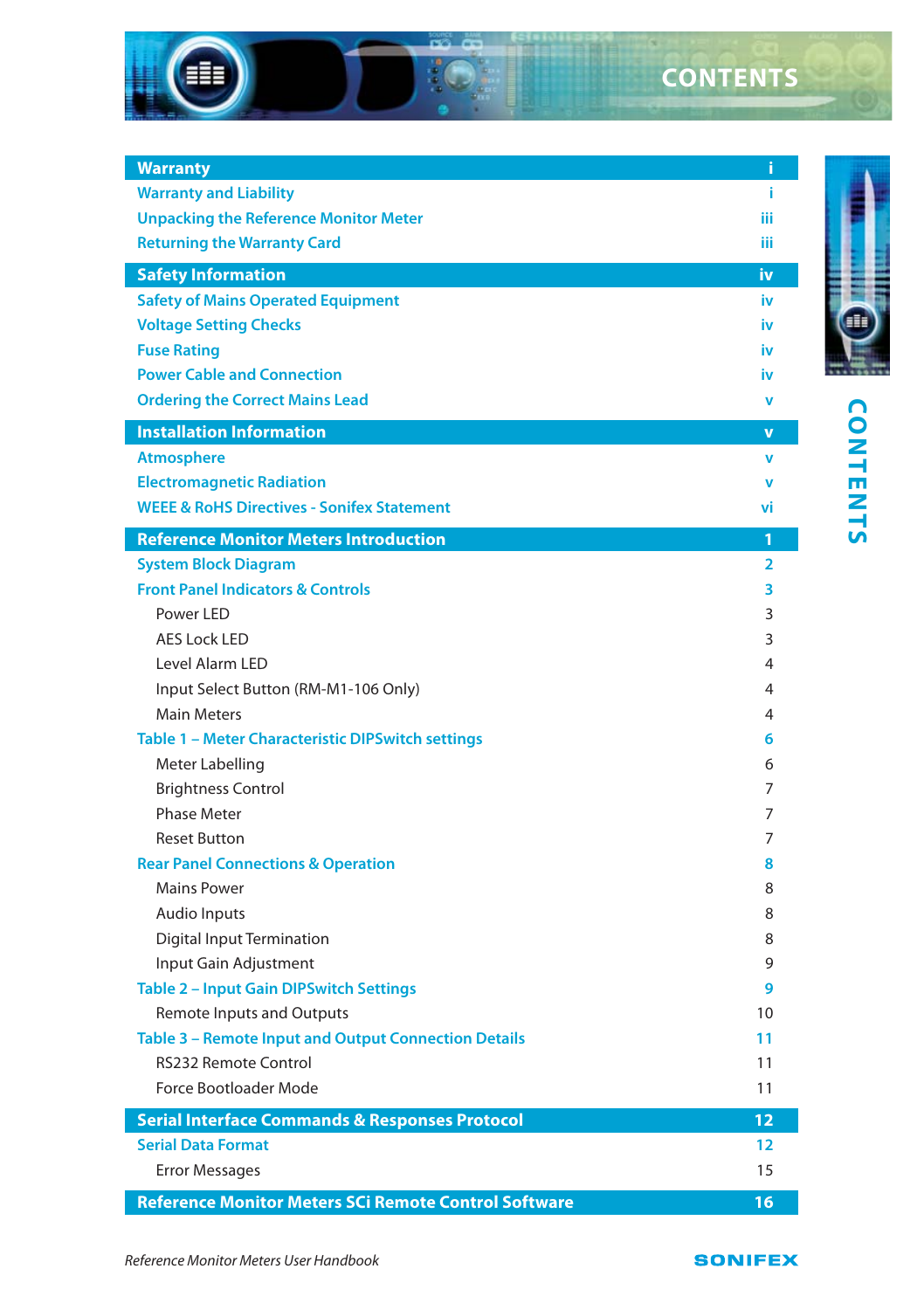# **FIGURES**

**Contents (Continued)...**



| <b>Technical Specification</b>                        | 21 |
|-------------------------------------------------------|----|
| The Misc screen shows the Update Firmware option.     | 20 |
| <b>Firmware Updates</b>                               | 20 |
| SCI for Reference Monitor Meters - Options Screen     | 18 |
| <b>SCi for Reference Monitor Meters - Main Screen</b> | 17 |
| <b>Loaded Launcher</b>                                | 17 |
| Using SCI for the First Time                          | 16 |
| <b>Connecting the RS232 Serial Port</b>               | 16 |

| <b>Figures</b>                                         |                |
|--------------------------------------------------------|----------------|
| Fig A: Packing List                                    | iii            |
| Fig B: Power Connections                               | iv             |
| Fig C: Mains Lead Table                                | v              |
| Fig 1-1: Reference Monitor Meters Block Diagram        | $\mathcal{P}$  |
| Fig 1-2: RM-M1-53 Front Panel                          | 3              |
| Fig 1-3: RM-M2-53 Front Panel                          | 3              |
| Fig 1-4: RM-M1-106 Front Panel                         | 3              |
| Fig 1-5: Meter Labelling Options - 53 Segment Display  | 6              |
| Fig 1-6: Meter Labelling Options - 106 Segment Display | 6              |
| Fig 1-7: Brightness Control                            | $\overline{7}$ |
| Fig 1-8: Phase Meter                                   | 7              |
| Fig 1-9: Reset Button                                  | $\overline{7}$ |
| Fig 1-10: RM-M2-53 Rear Panel                          | 8              |
| Fig 3-1: SCi Launcher                                  | 16             |
| Fig 3-2: SCi Device Discovery Panel                    | 16             |
| Fig 3-3: SCi Launcher Loaded                           | 17             |
| Fig 3-4: SCi Main Status Screen for RM-M2-53           | 17             |
| Fig 3-5: SCi Main Status Screen for RM-M1-106          | 18             |
| Fig 3-6: SCi Options Screen                            | 18             |
| Fig 3-7: SCi Misc Screen                               | 20             |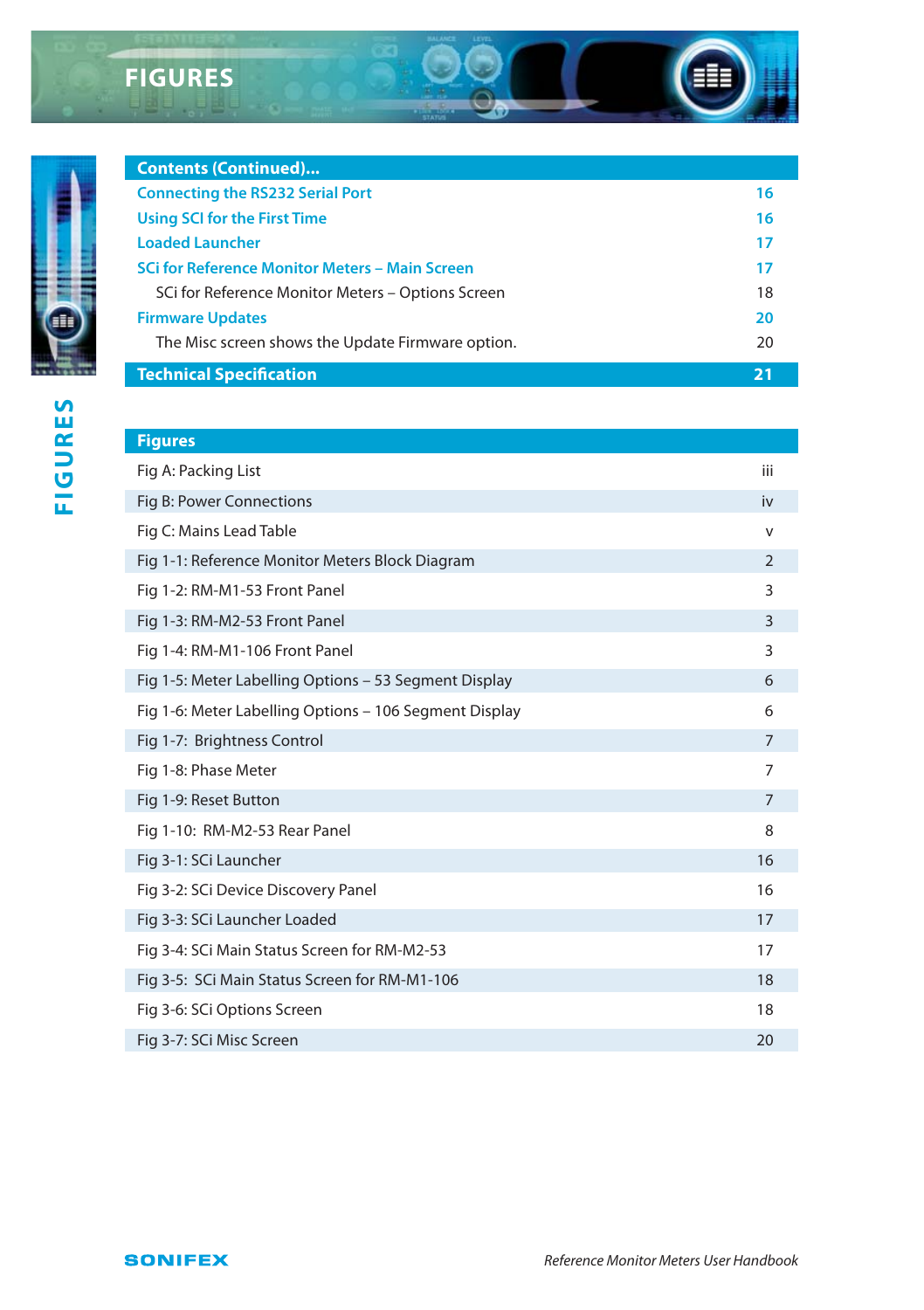

#### **Warranty**

#### **Warranty and Liability**

#### **Important: the purchaser is advised to read this clause**

- (a) The Company agrees to repair or (at its discretion) replace Goods which are found to be defective (fair wear and tear excepted) and which are returned to the Company within 12 months of the date of despatch provided that each of the following are satisfied:
	- (i) notification of any defect is given to the Company immediately upon its becoming apparent to the Purchaser;
	- (ii) the Goods have only been operated under normal operating conditions and have only been subject to normal use (and in particular the Goods must have been correctly connected and must not have been subject to high voltage or to ionising radiation and must not have been used contrary to the Company's technical recommendations);
	- (iii) the Goods are returned to the Company's premises at the Purchaser's expense;
	- (iv) any Goods or parts of Goods replaced shall become the property of the Company;
	- (v) no work whatsoever (other than normal and proper maintenance) has been carried out to the Goods or any part of the Goods without the Company's prior written consent;
	- (vi) the defect has not arisen from a design made, furnished or specified by the Purchaser;
	- (vii) the Goods have been assembled or incorporated into other goods only in accordance with any instructions issued by the Company;
	- (viii) the defect has not arisen from a design modified by the Purchaser;
	- (ix) the defect has not arisen from an item manufactured by a person other than the Company.

In respect of any item manufactured by a person other than the Company, the Purchaser shall only be entitled to the benefit of any warranty or guarantee provided by such manufacturer to the Company.

- (b) In respect of computer software supplied by the Company the Company does not warrant that the use of the software will be uninterrupted or error free.
- (c) The Company accepts liability:
	- (i) for death or personal injury to the extent that it results from the negligence of the Company, its employees (whilst in the course of their employment) or its agents (in the course of the agency);
	- (ii) for any breach by the Company of any statutory undertaking as to title, quiet possession and freedom from encumbrance.

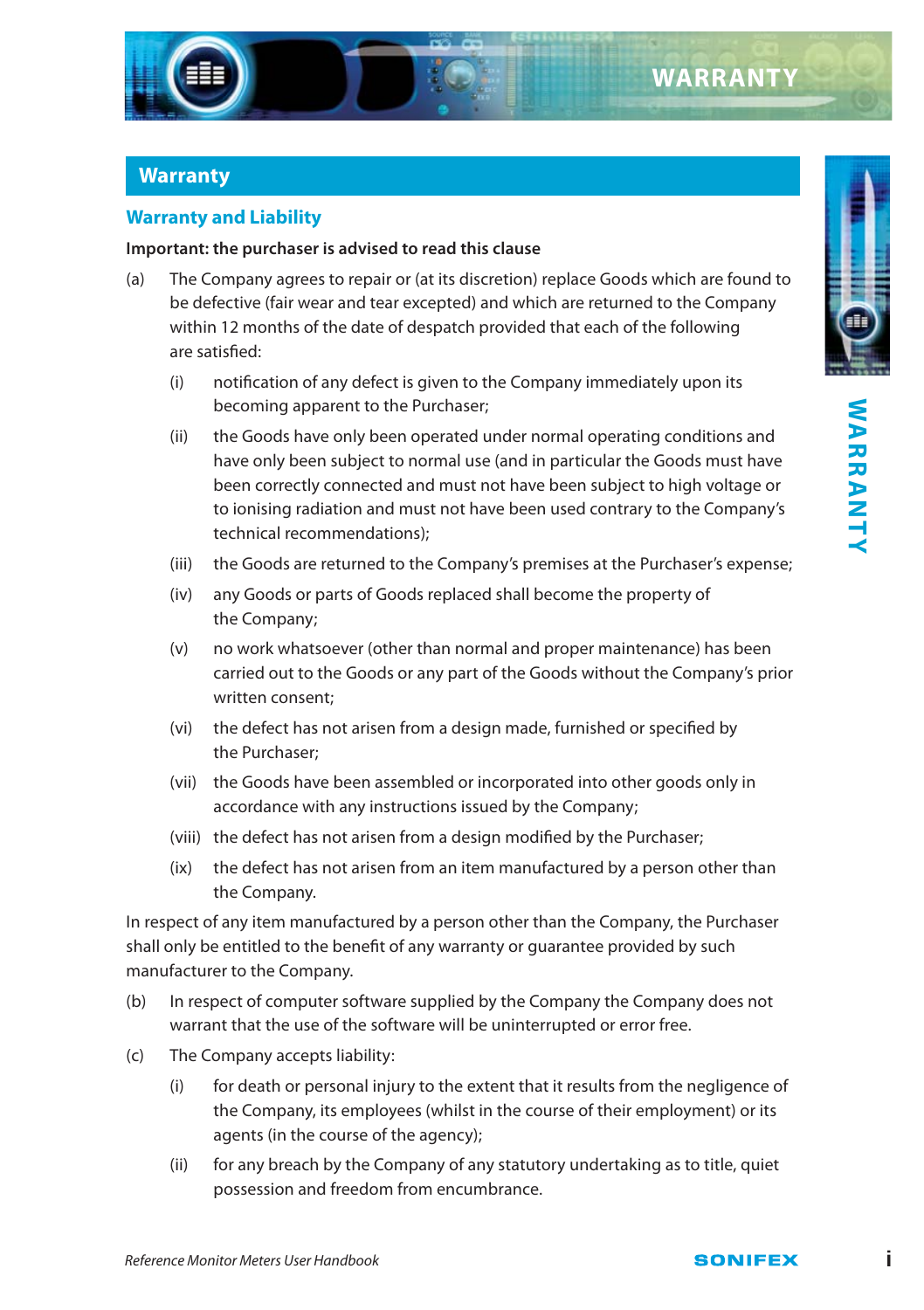# **WARRANTY**



- (e) At the request and expense of the Purchaser the Company will test the Goods to ascertain performance levels and provide a report of the results of that test. The report will be accurate at the time of the test, to the best of the belief and knowledge of the Company, and the Company accepts no liability in respect of its accuracy beyond that set out in Condition (a).
- (f) Subject to Condition (e) no representation, condition, warranty or other term, express or implied (by statute or otherwise) is given by the Company that the Goods are of any particular quality or standard or will enable the Purchaser to attain any particular performance or result, or will be suitable for any particular purpose or use under specific conditions or will provide any particular capacity, notwithstanding that the requirement for such performance, result or capacity or that such particular purpose or conditions may have been known (or ought to have been known) to the Company, its employees or agents.
- (g) (i) To the extent that the Company is held legally liable to the Purchaser for any single breach of contract, tort, representation or other act or default, the Company's liability for the same shall not exceed the Price of the Goods.
	- (ii) The restriction of liability in Condition (g)(i) shall not apply to any liability accepted by the Seller in Condition (c).
	- (h) Where the Goods are sold under a consumer transaction (as defined by the Consumer Transactions (Restrictions on Statements) Order 1976) the statutory rights of the Purchaser are not affected by these Conditions of Sale.



WARRANTY **WARRANTY**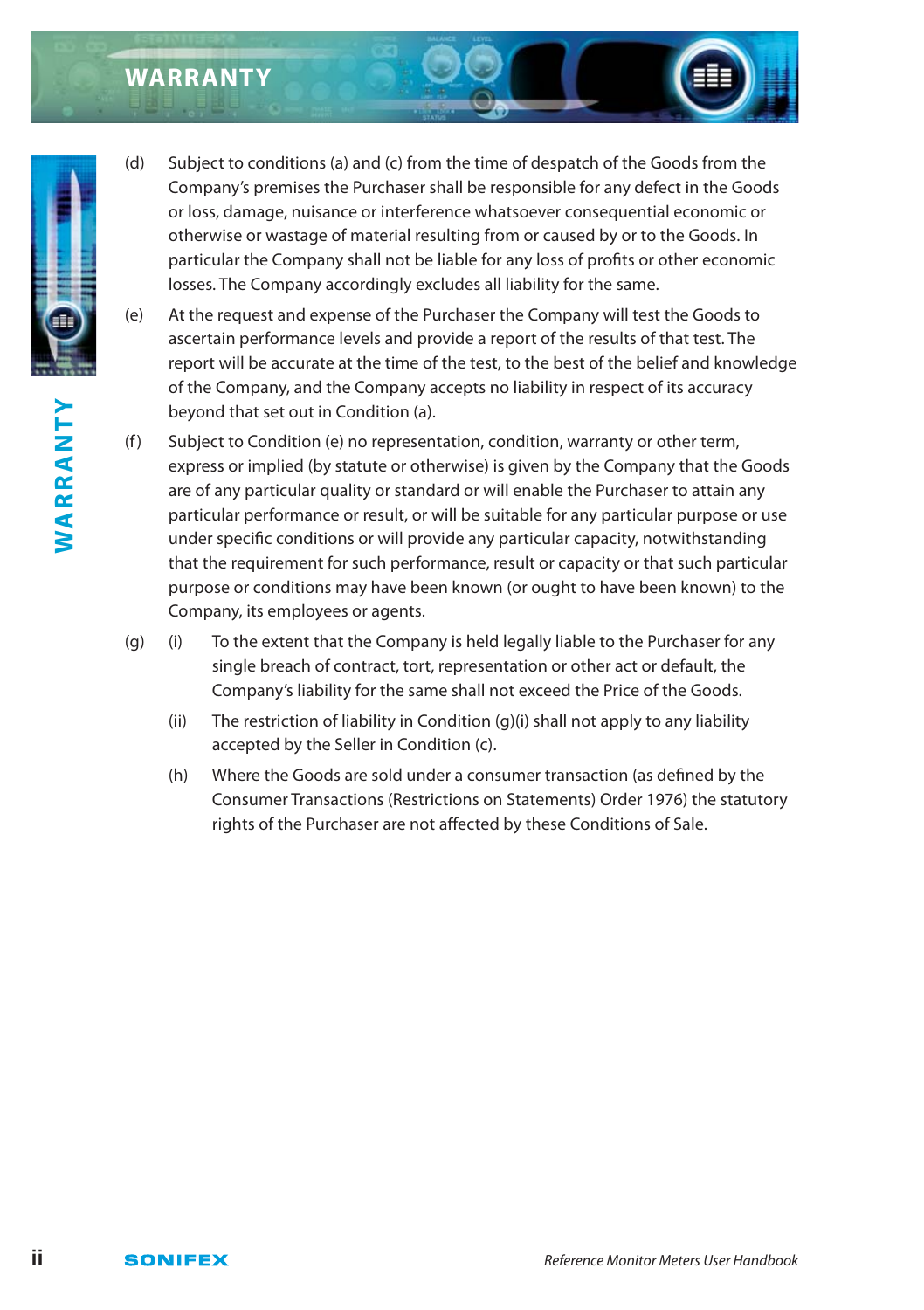#### **Unpacking the Reference Monitor Meter**

The Reference Monitor Meter is shipped with the following equipment. Please check your packaging to ensure that you have all of the items below. If anything is missing, please contact the supplier of your equipment immediately.

|                     |                  | <b>Quantity</b>                 |                                     |  |  |  |  |  |  |  |  |  |  |
|---------------------|------------------|---------------------------------|-------------------------------------|--|--|--|--|--|--|--|--|--|--|
| <b>Product Type</b> | <b>IEC</b> leads | Handbook, CD &<br>warranty card | <b>Meter scale overlay</b><br>sheet |  |  |  |  |  |  |  |  |  |  |
| <b>RM-M1F53</b>     |                  |                                 |                                     |  |  |  |  |  |  |  |  |  |  |
| <b>RM-M1R53</b>     |                  |                                 |                                     |  |  |  |  |  |  |  |  |  |  |
| <b>RM-M2F53</b>     |                  |                                 | 2                                   |  |  |  |  |  |  |  |  |  |  |
| <b>RM-M2R53</b>     |                  |                                 | 2                                   |  |  |  |  |  |  |  |  |  |  |
| <b>RM-M4R53</b>     | $\mathcal{P}$    |                                 | 4                                   |  |  |  |  |  |  |  |  |  |  |
| <b>RM-M1F106</b>    |                  |                                 |                                     |  |  |  |  |  |  |  |  |  |  |
| <b>RM-M1R106</b>    |                  |                                 |                                     |  |  |  |  |  |  |  |  |  |  |
| <b>RM-M2R106</b>    |                  |                                 |                                     |  |  |  |  |  |  |  |  |  |  |

**WARRANTY WARRANTY**

#### Fig A: Packing List

Each Reference Monitor Meter is shipped in protective packaging and should be inspected for damage before use. Where an item is found to have transit damage, notify the carrier immediately with all the relevant details of the shipment. Packing materials should be kept for inspection and also for if the product needs to be returned.

#### **Returning the Warranty Card**

In order to register the date of purchase so that we can keep you informed of any design improvements or modifications, it is important to complete the warranty registration document that is enclosed and return it to Sonifex Ltd in the UK.

For your own records you should write down the serial number (which can be found on the rear of the Reference Monitor Meter.

|--|--|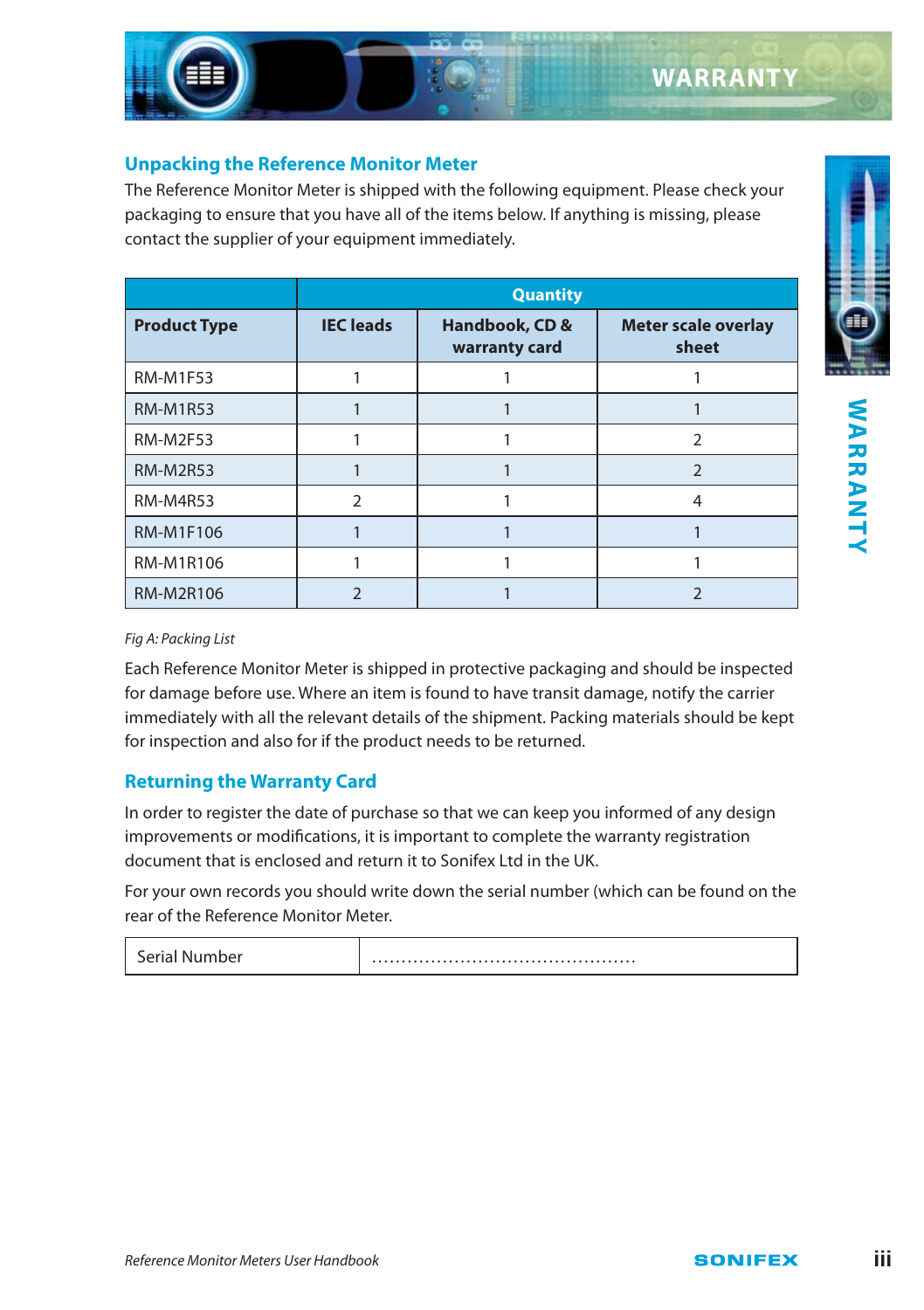

### **Safety Information**

#### **Safety of Mains Operated Equipment**

This equipment has been designed to meet the safety regulations currently CE advised in the country of purchase and it conforms to the safety regulations specified by use of the CE Mark.

**Warning : There are no user serviceable parts inside the equipment. If you should ever need to look inside the unit, always disconnect the mains supply before removing the equipment covers.**

#### **Voltage Setting Checks**

Ensure that the machine operating voltage is correct for your mains power supply by checking the box in which your Reference Monitor Meter was supplied. The voltage is shown on the box label. Please note that all Reference Monitor Meters have a universal power supply, 85-264V AC, 47-63Hz.

#### **Fuse Rating**

The Reference Monitor Meter is supplied with a single fuse in the live conducting path of the mains power input. For reasons of safety it is important that the correct rating and type of fuse is used. Incorrectly rated fuses could present a possible fire hazard, under equipment fault conditions. The fuse rating for the Reference Monitor Meter is:

#### 1A 5 x 20mm SB

The active fuse is fitted on the outside rear panel of the unit.

#### **Power Cable and Connection**

An IEC power connector is supplied with the Reference Monitor Meter which has a moulded plug attached – this is a legal requirement. If no moulded plug has been supplied with your Reference Monitor Meter, please contact your supplier, because an IEC connector is always supplied from the Sonifex factory.

If for any reason, you need to use the Reference Monitor Meter with a different power cable, you should use the following wiring guidelines.

| <b>Wire Colour</b>         | <b>Connection</b> |
|----------------------------|-------------------|
| Green, or green and yellow | Earth (E)         |
| Blue, or black             | Neutral (N)       |
| Brown, or red              | Live (L)          |

Fig B: Power Connections

Connect the equipment in accordance with the connection details and before applying power to the unit, check that the machine has the correct operating voltage for your mains power supply.

**Important Note : The terminal marked on the rear panel must be earthed.**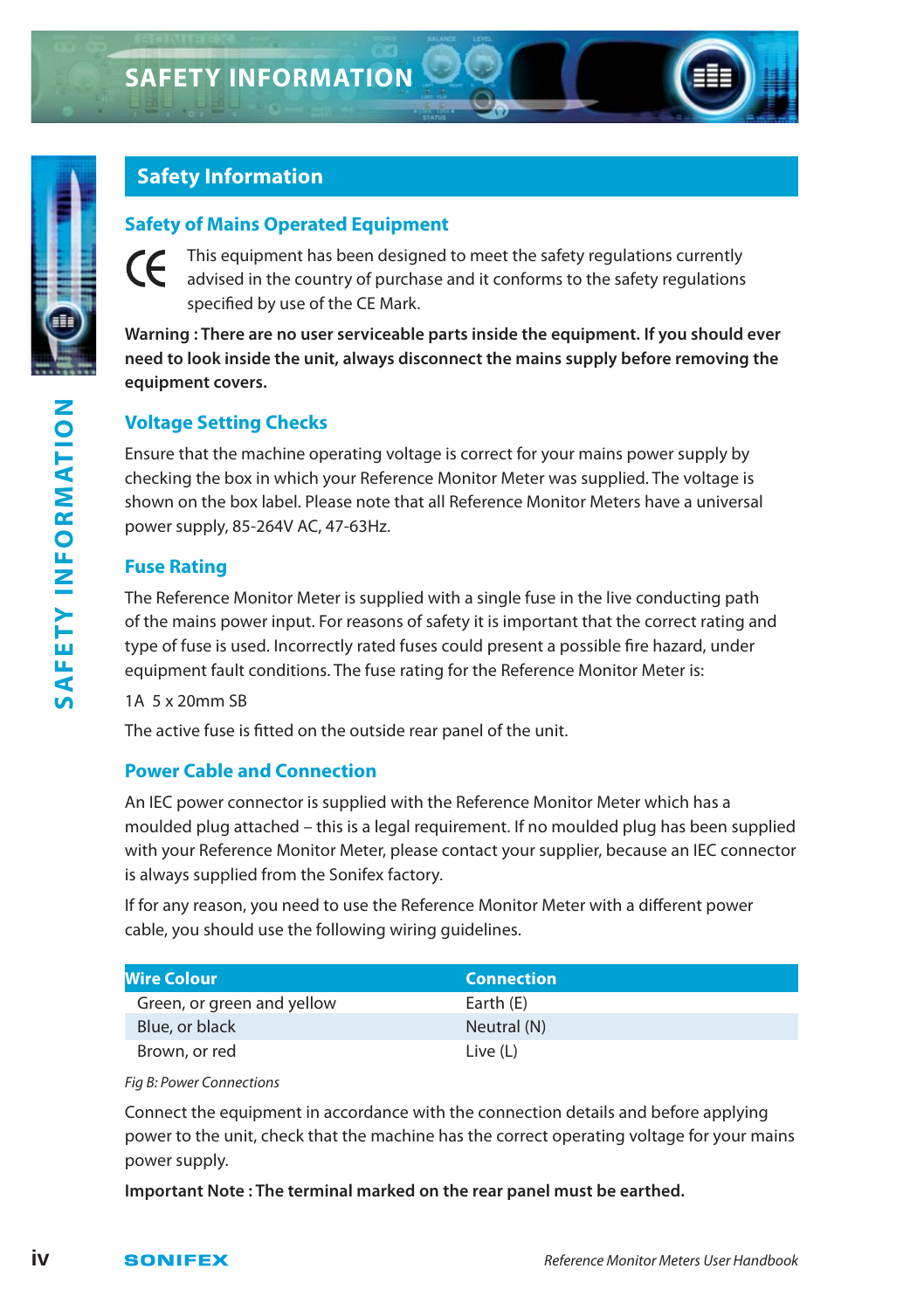Π

#### **Ordering the Correct Mains Lead**

When ordering a Reference Monitor Meter from Sonifex, it is helpful if you can specify your required operating voltage and mains lead. After the product code add:

UK, for 230V, UK 3 pin to IEC lead

EC, for 230V, European Schuko 2 pin to IEC lead

US, for 115V, 3 pin to IEC lead

AU for 230V, Australasian 3 pin to IEC lead

Fig C: Mains Lead Table

E.g. order RM-M1R53 UK for a UK IEC lead to be supplied.

## **Installation Information**

#### **Atmosphere**

The units should be installed in an area that is not subject to excessive temperature variation (<0°C, >50°C), moisture, dust or vibration.

#### **Electromagnetic Radiation**

The cover is connected to earth by means of the fixing screws. It is essential to maintain this earth ground connection to ensure a safe operating environment and provide electromagnetic shielding.

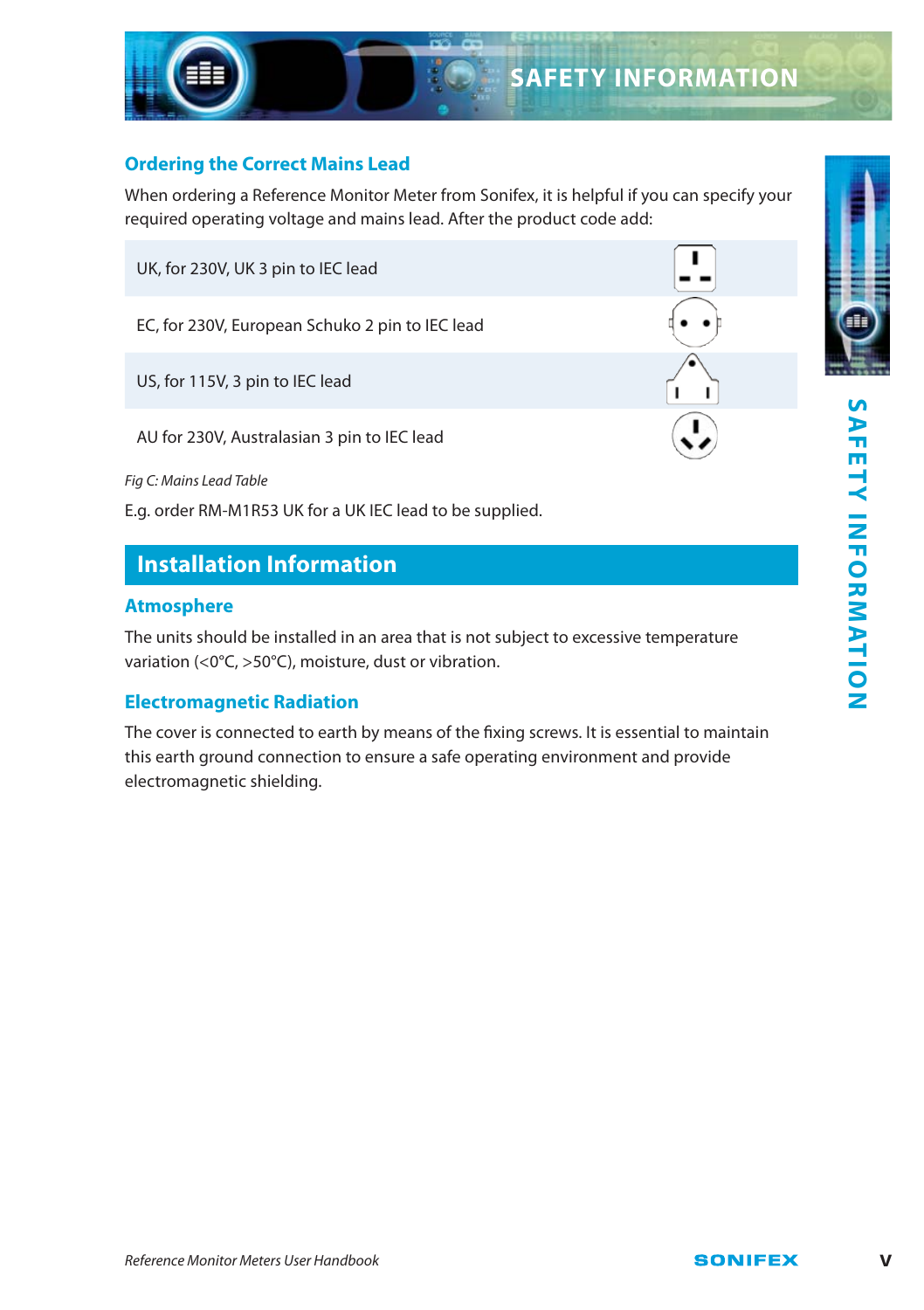



The Waste Electrical and Electronic Equipment (WEEE) Directive was agreed on 13 February 2003, along with the related Directive 2002/95/EC on Restrictions of the use of certain Hazardous Substances in electrical and electronic equipment (RoHS).

The **Waste Electrical and Electronic Equipment Directive (WEEE)** aims to minimise the impacts of electrical and electronic equipment on the environment during their life times and when they become waste. It applies to a huge spectrum of products. It encourages and sets criteria for the collection, treatment, recycling and recovery of waste electrical and electronic equipment. All products manufactured by Sonifex Ltd have the WEEE directive label placed on the case. It gives a contact for individuals who are unsure about the correct procedure when the product has reached its "end of use".

Sonifex Ltd will be happy to give you information about local organisations that can reprocess the products, or alternatively all products that have reached "end of use" can be returned to Sonifex and will be reprocessed correctly free of charge.

Sonifex Ltd has phased out the use of certain hazardous substances identified in the European Union's **Restriction of Hazardous Substances (RoHS)** directive. The RoHS directive limits the use of certain hazardous substances currently used in EEE manufacture, including lead, mercury, cadmium, hexavalent chromium, and halide-containing compounds PBB (polybrominated biphenyl) and PBDE (polybrominated diphenyl ether). Elimination of these substances will result in more environmentally friendly recycling of electronic equipment. For the products which Sonifex manufacture, the main area where products were affected was in the use of lead for manufacturing and assembling electronics circuit boards.

Sonifex Ltd practices lead-free (LF) manufacturing processes. LF solder is used on the surface-mount PCB manufacturing processes and for hand soldering. The printed circuit boards (PCBs) used are either gold plated, or immersion tin plated, both of which use no lead. Historically the PCBs were hot air solder levelled (HASL) PCBs which used tin/lead based solder.

The manufacturing processes include the assembly of purchased components from various sources. Product is offered as RoHS compliant, or LF, only after sufficient evidence is received from the component manufacturers that their components are RoHS compliant. Sonifex Ltd relies solely on the distributor, or manufacturer, of the components for identification of RoHS compliance. Thus whilst every effort is made to ensure compliance, Sonifex Ltd makes no warranty, or certification, or declaration of compliance concerning said components.

Sonifex Ltd defines "Lead Free" as pertaining to any product, which has been manufactured by Sonifex Ltd using components which have been declared by the manufacturers as "Lead Free". All statements by Sonifex Ltd of RoHS compliance are based on component manufacturer documentation.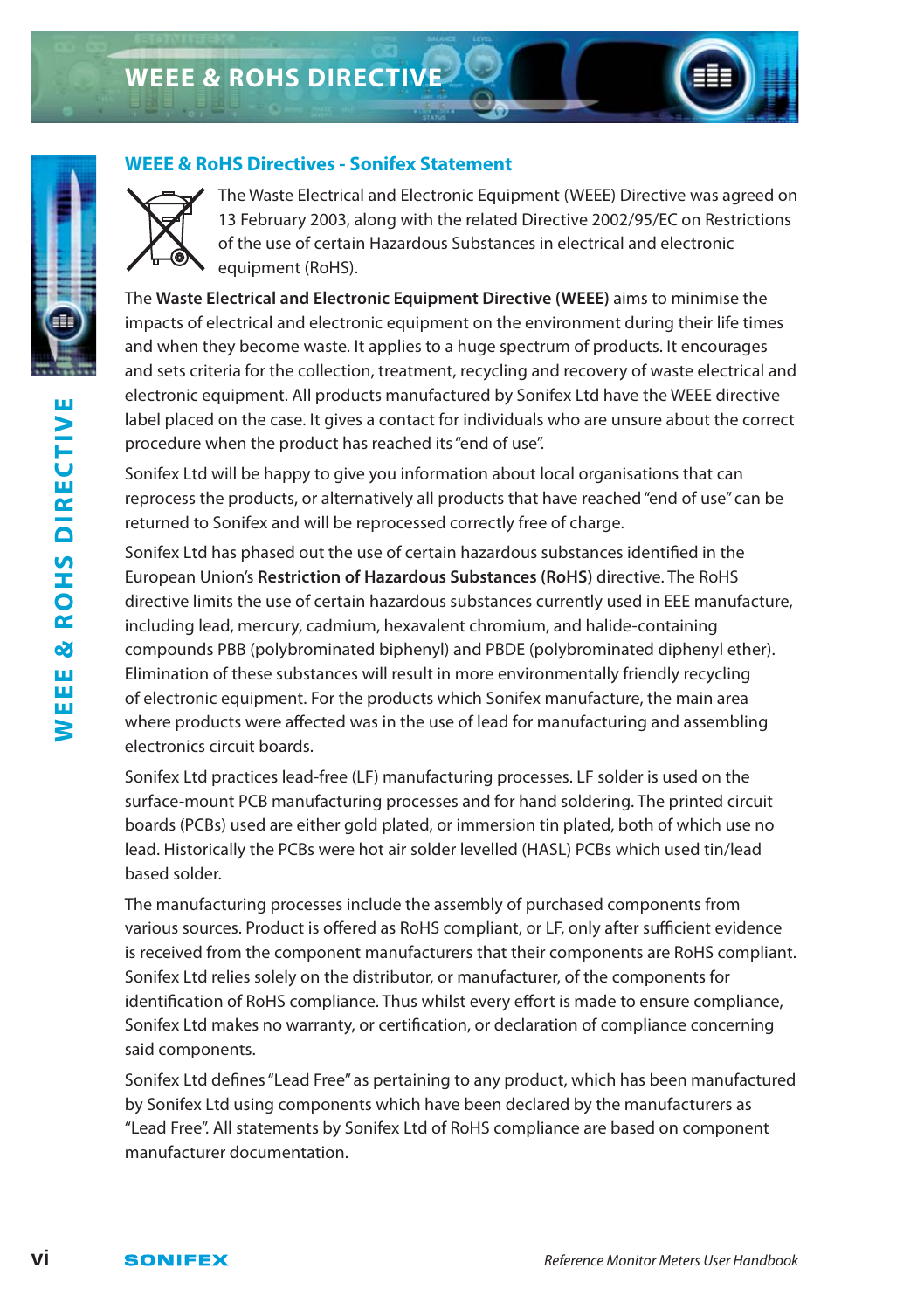# E R F Ī h l gall **IN**

#### **Reference Monitor Meters Introduction**

The Reference Monitor Meters offer accurate, high resolution metering of up to 2 stereo audio sources in a compact 1U freestanding or rack mount package. All stereo sources are auto-switching between either analogue or digital AES/EBU formats with sample rates up to 192kHz accepted.

The level of each stereo source is displayed on a pair of bright, multi-coloured bar graph meters, with a choice nine accurately modelled scales/responses to suit different applications and local preferences. Separate phase meters indicate channel correlation or phase error conditions, and additional LEDs show digital input lock and audio level alarm status.

On the rear panel, open-collector alarm outputs provide hardware indication of audio under-level or silence, audio over-level, sustained phase errors above 90 degrees and digital source lock.

**Reference Monitor Meters Introduction**<br>The Reference Monitor Meters offer accurate, high resolution metering of up to<br>2 stereo audio sources in a compact 1U freestanding or rack mount package. All<br>tormats with sample rate Alarm audio threshold levels and time-out durations are all fully configurable via a RS232 connection in conjunction with Sonifex SCi Windows-based remote control software. Status monitoring and unit identification, plus firmware updates to add extra functionality are also supported by the Sonifex SCi software. The open control protocol also allows operation with terminal programs or customised applications.

There are 3 models in the Reference Monitor Meters range which can be supplied in rackmount, freestanding and twin versions to provide eight different products.

The RM-M1F53 has a single stereo audio input and a pair of 53-segment bar graph meters.

The RM-M2F53 is a dual stereo input version with a pair of 53-segment bar graph meters for each audio input. Separate phase and status LEDs for each audio input are also provided

The RM-M1F106 is a dual stereo audio input version, with a pair of 106-segment bar graph meters for greater display accuracy. A front panel mounted input select switch selects the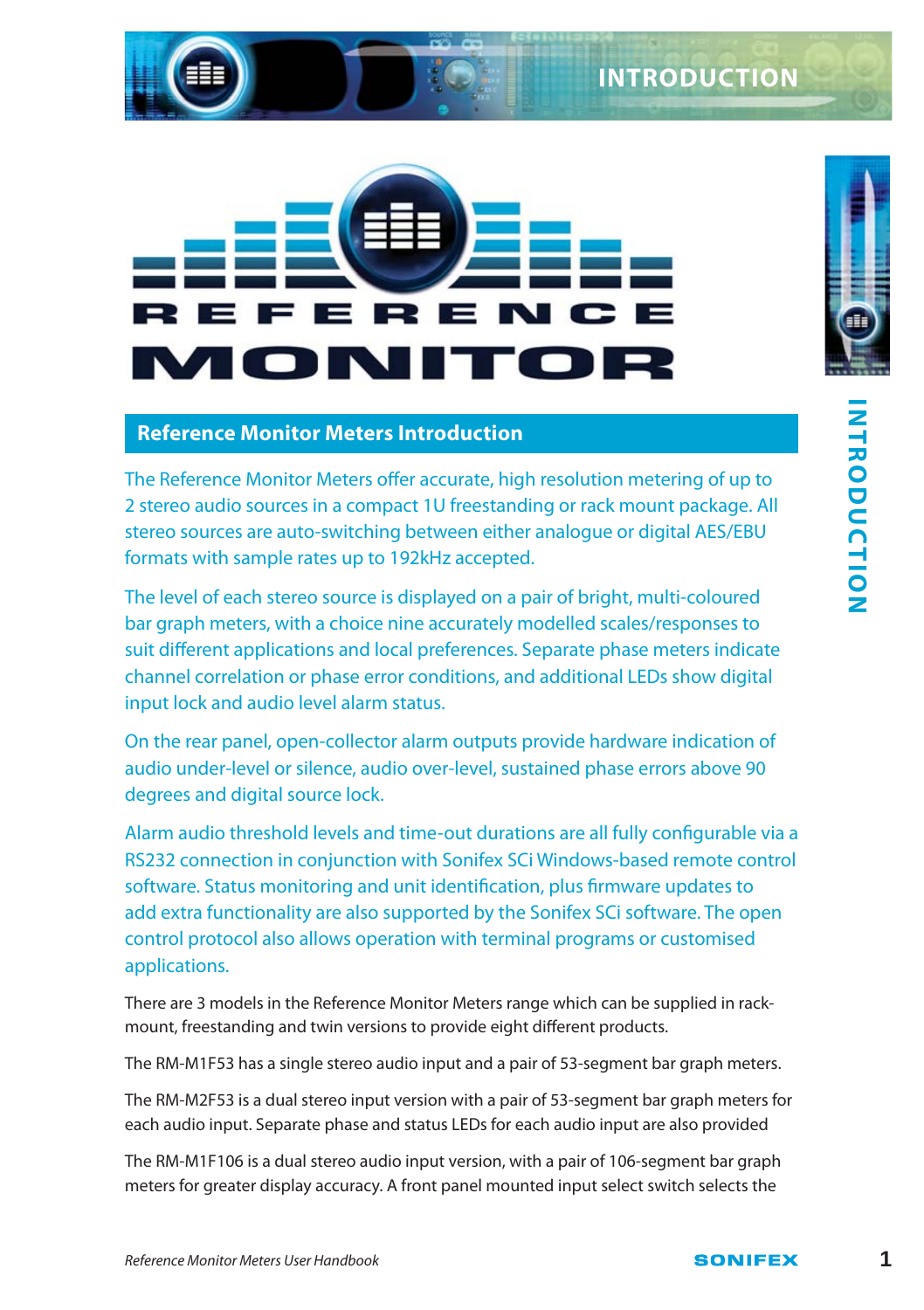

**1**

audio source to be monitored, from either of the 2 stereo inputs, or from a mono mix of each channel with channel 1 shown on the left meter and channel 2 shown on the right meter.

The Reference Monitor Meters are available in 1U rack mount versions:

| <b>RM-M1R53</b> | Rack mount version of RM-M1F53.                                       |
|-----------------|-----------------------------------------------------------------------|
| <b>RM-M2R53</b> | Rack mount version of RM-M2F53.                                       |
| RM-M4R53        | Dual rack mount version combining 2xRM-M2R53 units providing 4 stereo |
|                 | inputs.                                                               |
| RM-M1R106       | Rack mount version of RM-M1F106.                                      |
| RM-M2R106       | Dual rack mount version combining 2xRM-M1R106 units providing         |
|                 | 4 stereo inputs.                                                      |
|                 |                                                                       |

In this document, generic model references are used to refer to features that are relevant to all versions of that particular model, for example:

RM-M1-53 refers to the RM-M1F53 and the RM-M1R53, RM-M2-53 refers to the RM-M2F53 and the RM-M2R53 and RM-M1-106 refers to the RM-M1F106 and the RM-M1R106.

All Reference Monitor Meters products operate from global mains voltages (85-264V AC, 47-63Hz) without adjustment.

## **System Block Diagram**

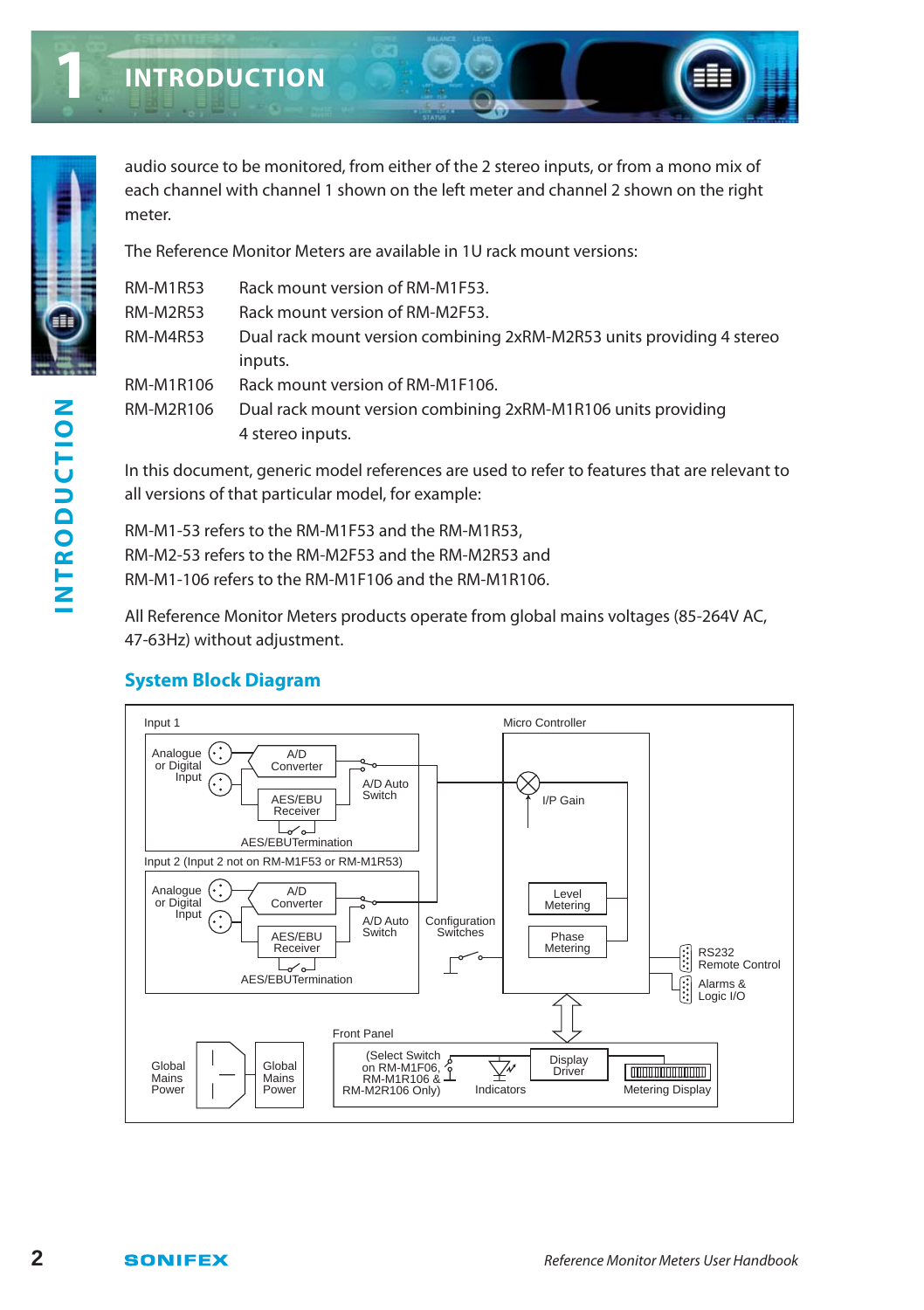

Fig 1-1: Reference Monitor Meters Block Diagram

#### **Front Panel Indicators & Controls**



Fig 1-2: RM-M1F53 Front Panel

| ¢ | SONIFEX<br>品景画 | PHASE<br>$0$ $\bullet$ $\bullet$ | <b>RM-M2F53</b><br>心哉● | PHASE<br>$0$ $\bullet$ $\bullet$ |
|---|----------------|----------------------------------|------------------------|----------------------------------|
|   | LEVEL &        | 45 (B) -0.5                      | LEVEL <sup>3</sup>     | 45 (B) -0.5                      |
|   | L PPM 1        |                                  | L PRM 1                | $90$ $\odot$ 0                   |
|   | $\bullet$      | 135 (8) -0.5                     |                        | 135 (8) -0.5                     |
| ¢ | METER O O      | 180 (9) -1                       |                        | 180 95 -                         |

#### Fig 1-3: RM-M2F53 Front Panel

| 100K                |  |  | <b>SONIFEX</b> |           |  |  |  |  | <b>RM-M1F106</b> | PHASE<br>$0.99$ at |  |  |
|---------------------|--|--|----------------|-----------|--|--|--|--|------------------|--------------------|--|--|
| $\bullet$ $HVB$     |  |  |                |           |  |  |  |  |                  | 45 (8) -65         |  |  |
|                     |  |  |                |           |  |  |  |  |                  | 90 (70)            |  |  |
| ٥                   |  |  |                |           |  |  |  |  |                  | 135 19 -0.5        |  |  |
| <b>INPUT SELECT</b> |  |  |                | METER O O |  |  |  |  |                  | $180 - 1$          |  |  |

Fig 1-4: RM-M1F106 Front Panel

#### **Power LED**

The Power LED illuminates whilst internal power is present within the unit. If this indicator is not on, the most likely reason is simply the absence of mains power, but under fault conditions it may also indicate a ruptured mains fuse or a problem with the internal power supply module.

#### **AES Lock LED**

The AES Lock LED illuminates when the corresponding audio input is connected to a valid digital AES/EBU audio signal. It will not illuminate if the audio input is an analogue signal, or if a digital audio signal is applied which has a sample rate outside the acceptable range of the unit, contains invalid/non-audio data or is too weak for the receiver to lock on to.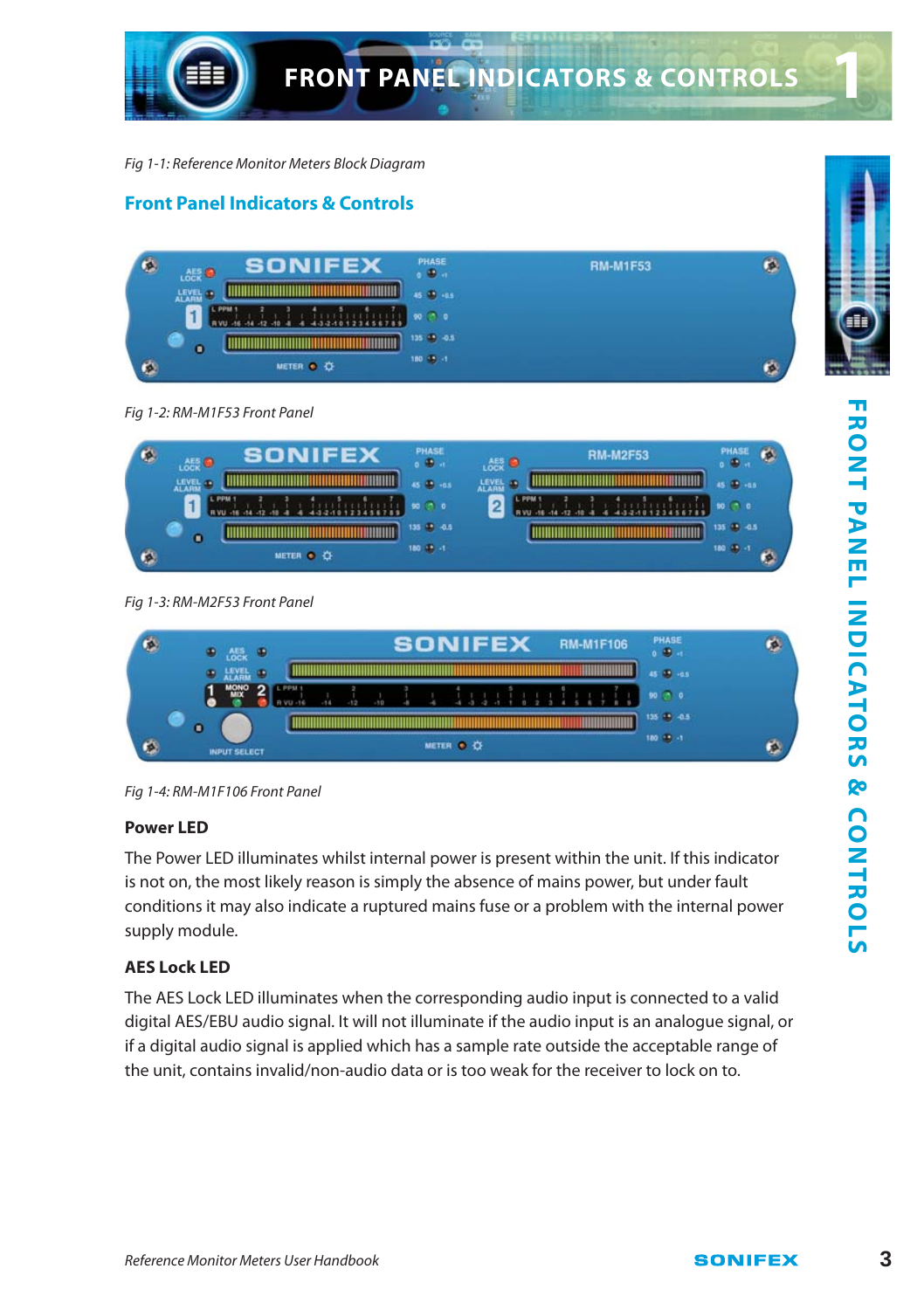

The Level Alarm LED illuminates when the alarm condition setting for the corresponding audio input has been met. By default, the alarm condition is set to Input Clip. With this setting, the Level Alarm LED will illuminate when the input signal level (taking into account any input gain applied) has either exceeded or come within 0.5dB of the maximum acceptable input level. See the section "Reference Monitor Meters SCi Remote Control Software" for further details on additional alarm settings.

#### **Input Select Button (RM-M1-106 Only)**

The Input Select Button determines which source is currently routed to the metering. Pressing the button selects the next available source, and the button illumination indicates the current selection. With input 1 selected, the button is not illuminated. When the button illuminates green, the left meter shows a mono mix of input 1 and the right meter shows a mono mix of input 2. When the button illuminates red, input 2 is selected.

When mains power is removed, the currently selected input is stored in non-volatile memory and recalled once power is restored.

#### **Main Meters**



Fig 1-5: RM-M2-53 53 Segment Meter & RM-M1-106 106 Segment Meter

The main meters are made up of 53 or 106 segment, multicoloured LED bar graphs (dependent on model). Units with 53 segment displays will have a pair of bar graphs for each input channel. On all units, the top bar graph is the left channel and the lower bar graph is the right channel.

Several different meter characteristics are available to suit different applications and regional preferences, and each available input channel can be individually set to the required setting. The active meter characteristic is selected using the DIPSwitches in the "Settings 2" bank (found on the rear panel of the unit), according to the following table.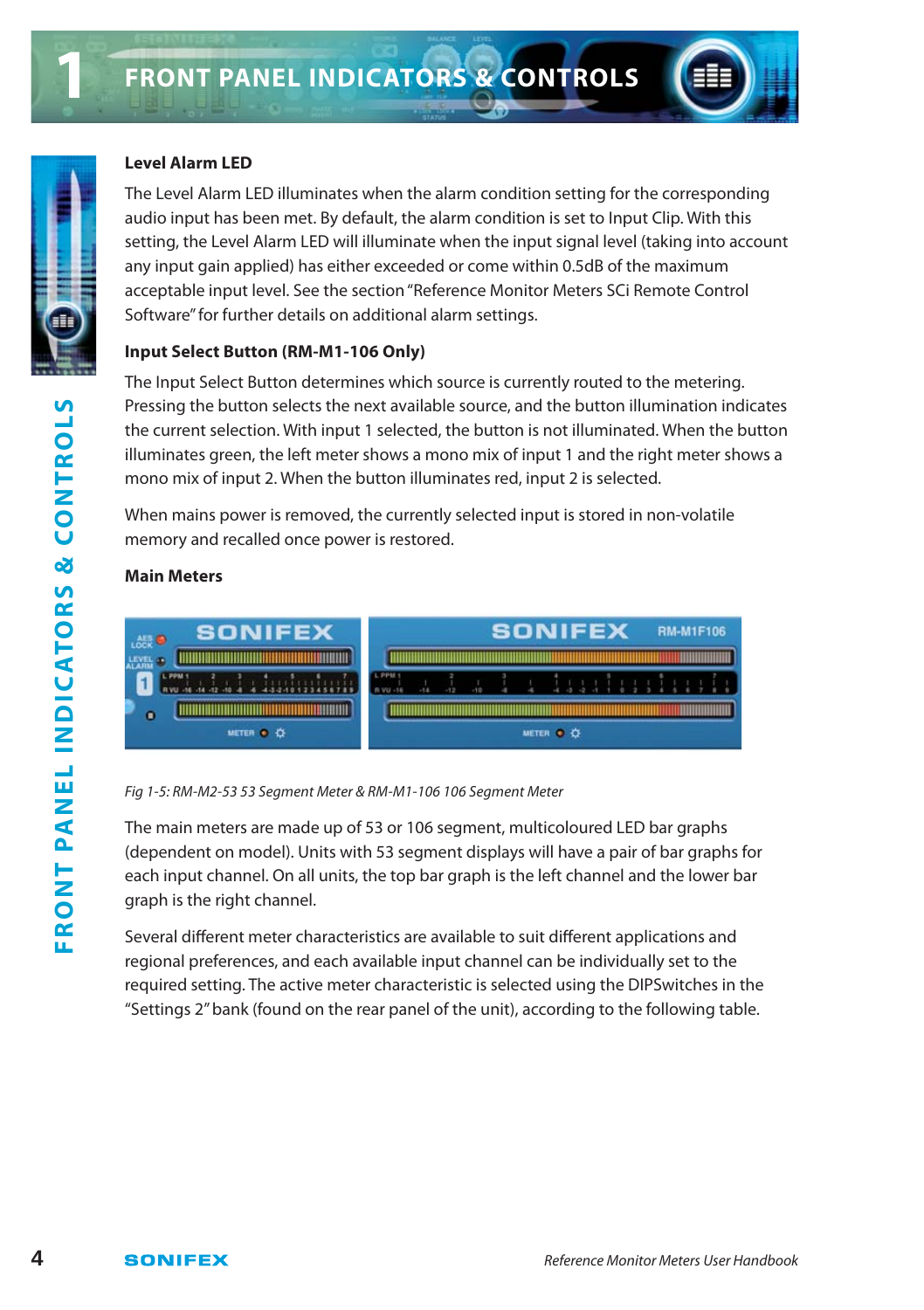

| <b>Meter</b><br><b>Characteristics</b>    | Scale Range*       | <b>OdBFS</b><br><b>Reference</b> | <b>Amber Section</b><br>Starts at* | <b>Red Section</b><br>Starts at* |  |
|-------------------------------------------|--------------------|----------------------------------|------------------------------------|----------------------------------|--|
| Dual PPM + Standard<br>lvu                | -13 to +13dBu      | $+18$ d $Bu$                     | 0dBu                               | +8dBu                            |  |
| <b>BBC PPM or EBU</b><br>PPM**            | $-13$ to $+13$ dBu | $+18dBu$                         | 0dBu                               | $+8$ d $Bu$                      |  |
| Nordic PPM                                | -40 to +12dBu      | $+18$ d $Bu$                     | 0dBu                               | +6dBu                            |  |
| <b>AES Digital PPM</b>                    | -52 to 0dBFS       | +18dBu                           | $-18dBFS$                          | 0dBFS                            |  |
| <b>DIN PPM</b>                            | -54 to +5dBu       | +18dBu                           | 0dBu                               | +4dBu                            |  |
| <b>Standard VU</b>                        | $-24$ to $+3$ VU   | +18dBu                           | $-4VU$                             | <b>OVU</b>                       |  |
| <b>Extended VU</b>                        | $-59$ to $+15$ VU  | +18dBu                           | -4VU                               | lovu                             |  |
| <b>German PPM</b>                         | $-54$ to $+15$ dBu | $#+15dBu$                        | -54dBu                             | $+7dBu$                          |  |
| <b>AES Digital PPM</b><br>(SMPTE RP.0155) | -52 to 0dBFS       | $+18$ d $Bu$                     | -20dBFS                            | 0dBFS                            |  |

| <b>Meter</b>                              |                          | <b>Audio Input 1</b> |                 |            | <b>Audio Input 2</b> |                 |            |            |  |  |  |
|-------------------------------------------|--------------------------|----------------------|-----------------|------------|----------------------|-----------------|------------|------------|--|--|--|
| <b>Characteristics</b>                    | <b>SW2</b><br><b>SW1</b> |                      | SW <sub>3</sub> | <b>SW4</b> | <b>SW5</b>           | SW <sub>6</sub> | <b>SW7</b> | <b>SW8</b> |  |  |  |
| Dual PPM +<br>Standard VU                 | <b>OFF</b>               | <b>OFF</b>           | <b>OFF</b>      | <b>OFF</b> | <b>OFF</b>           | <b>OFF</b>      | <b>OFF</b> | <b>OFF</b> |  |  |  |
| <b>BBC PPM or EBU</b><br>PPM**            | ON                       | <b>OFF</b>           | <b>OFF</b>      | <b>OFF</b> | ON                   | <b>OFF</b>      | <b>OFF</b> | <b>OFF</b> |  |  |  |
| Nordic PPM                                | <b>OFF</b><br>ON         |                      | <b>OFF</b>      | <b>OFF</b> | OFF                  | ON              | <b>OFF</b> | <b>OFF</b> |  |  |  |
| <b>AES Digital PPM</b>                    | ON<br>ON                 |                      | <b>OFF</b>      | <b>OFF</b> | ON                   | ON              | <b>OFF</b> | <b>OFF</b> |  |  |  |
| <b>DIN PPM</b>                            | <b>OFF</b><br><b>OFF</b> |                      | ON              | <b>OFF</b> | <b>OFF</b>           |                 | ON         | <b>OFF</b> |  |  |  |
| <b>Standard VU</b>                        | ON<br><b>OFF</b>         |                      | ON              | <b>OFF</b> | ON                   | <b>OFF</b>      | ON         | <b>OFF</b> |  |  |  |
| Extended VU                               | <b>OFF</b>               | ON                   | ON              | <b>OFF</b> | <b>OFF</b>           | ON              | ON         | <b>OFF</b> |  |  |  |
| <b>German PPM</b>                         | ON                       | ON                   | ON              | <b>OFF</b> | ON                   | ON              | ON         | OFF        |  |  |  |
| <b>AES Digital PPM</b><br>(SMPTE RP.0155) | OFF                      | <b>OFF</b>           | <b>OFF</b>      | ON         | <b>OFF</b>           | <b>OFF</b>      | <b>OFF</b> | ON         |  |  |  |



\* With 0dB of input gain selected # With 0dB input gain (SW6 and SW7 off)

\*\*May be BBC or EBU PPM depending on the choice of scale plate.

Table 1 – Meter Characteristic DIPSwitch settings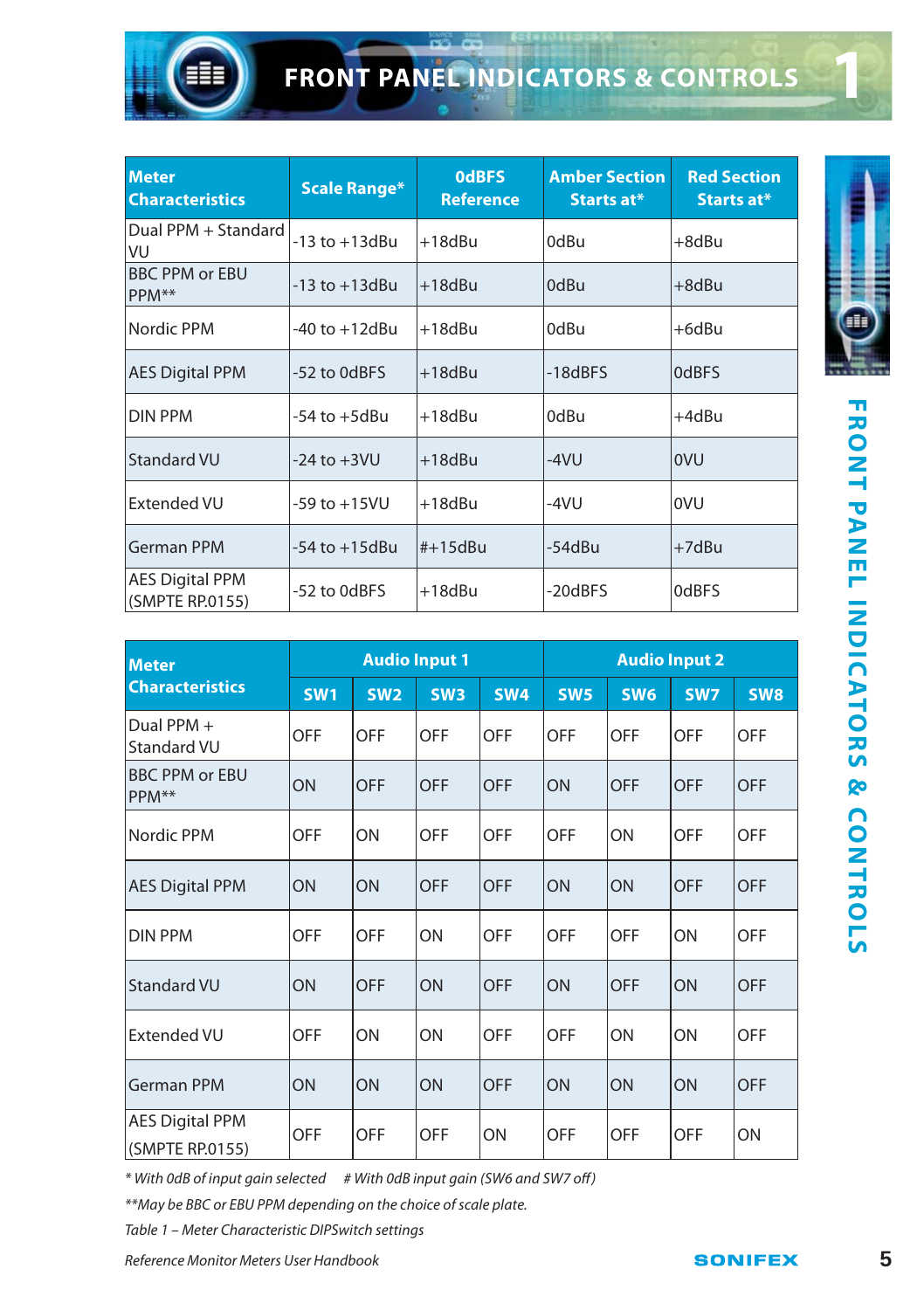Reference Monitor 53 segment meter overlay sheet Extended VU  $1$   $1$   $1$   $1$   $1$   $1$   $1$   $1$   $1$   $1$  $11111111$ <br>-8.6.4.20+2+4+6+8 ī  $\frac{1}{12}$ Specification  $R$   $\left| \right|$   $\left| \right|$   $\left| \right|$   $\left| \right|$   $\left| \right|$   $\left| \right|$   $\left| \right|$   $\left| \right|$   $\left| \right|$   $\left| \right|$   $\left| \right|$   $\left| \right|$   $\left| \right|$   $\left| \right|$   $\left| \right|$   $\left| \right|$   $\left| \right|$   $\left| \right|$   $\left| \right|$   $\left| \right|$   $\left| \right|$   $\left| \right|$   $\left| \right|$   $\left| \right|$  Ħ ii ii IEC 60268-17 VU  $\frac{1}{10}$  $\frac{1}{4}$  $\frac{1}{12}$  $\frac{1}{8}$  $\frac{1}{6}$  $\frac{1}{11}$  $\frac{1}{15}$ vu<br>R Specification -20  $\frac{1}{2}$ IFC 60268-17 **BBC PPM**  $\mathbf{I}$  $\frac{1}{5}$  $6$ Specification ັຖ IEC 60268-10 11a EBU PPM  $\frac{1}{1}$ ໌ L<br>EBU PPM -12  $\frac{1}{14}$ Test Specification Ř IEC 60268-10 11b  $\textrm{DIN}$  $\begin{array}{c}\n1 \\
20 \\
1\n\end{array}$  $\frac{1}{40}$  $\frac{1}{30}$ 맹 Specification **DIN 45406 NORDIC** ţ  $\frac{1}{+3}$ J. п Specification IEC 60268-10 1 AES/EBU Specification Digital Ř  $\frac{1}{1}$ IEC 60268-18 ∕L PPM 1 Combined  $\frac{1}{2}$  $\frac{1}{2}$  $\frac{1}{4}$   $\frac{1}{2}$   $\frac{1}{4}$ VU and PPM

Fig 1-5: Meter Labelling Options – 53 Segment Display

|                                                     |                                        |                                    |                                    |                                    |                               |                 | Reference Monitor 106 segment meter overlay sheet |                              |                                               |                                                 |                                                                                             |
|-----------------------------------------------------|----------------------------------------|------------------------------------|------------------------------------|------------------------------------|-------------------------------|-----------------|---------------------------------------------------|------------------------------|-----------------------------------------------|-------------------------------------------------|---------------------------------------------------------------------------------------------|
| <b>Extended VU</b><br>Specification<br>IEC 60268-17 | п<br>п<br>-59<br><b>BAVU</b><br>R<br>л | п<br>$-53$<br>п                    | п<br>п<br>$-47$<br>41<br>п<br>л    | n.<br>п<br>-35<br>$-29$<br>п<br>п  | п<br>23<br>$-19$<br>п<br>п    | $-15$<br>п      | п<br>$-12$<br>$-10$<br>n<br>п                     | $-6$<br>-8<br>$-4$<br>п<br>п | z<br>о<br>п<br>п                              | $+2$<br>$+6$<br>44<br>п<br>п<br>п               | п<br>п<br>п<br>$+10 +12$<br>$*8$<br>$+15$<br>п<br>r<br>п<br>п                               |
| VU<br>Specification<br>IEC 60268-17                 | L<br>vū<br>R                           | n.<br>$-20$<br>п                   | п<br>$-15$<br>п                    | n.<br>$-10$<br>п                   | п<br>$\ddot{\textbf{3}}$<br>п | п<br>$-6$       | л<br>п<br>$-3$<br>$\mathcal{A}$<br>п              | п<br>$-2$<br>л               | п<br>и<br>п                                   | п<br>п<br>$\mathbf 0$<br>$+1$<br>п<br>п         | п<br>п<br>$+2$<br>$+3$<br>n<br>п                                                            |
| <b>BBC PPM</b><br>Specification<br>IEC 60268-10 11a | п.<br><b>BBC PPM</b><br>R              | r                                  | $\overline{2}$                     |                                    | П<br>$\overline{3}$<br>П      |                 | п<br>4<br>п                                       |                              | 5                                             | П<br>6<br>n                                     | г<br>$\overline{7}$<br>п                                                                    |
| <b>EBU PPM</b><br>Specification<br>IEC 60268-10 11b | <b>EBU PPM</b><br>$\overline{R}$       | п<br>$-12$<br>п                    | п<br>$\ddot{\textbf{3}}$<br>г      |                                    | п<br>$\rightarrow$<br>п       |                 | п<br>Test<br>п                                    |                              | п<br>$+4$                                     | п<br>$+8$<br>п                                  | п<br>$+12$<br>п                                                                             |
| DIN<br>Specification<br><b>DIN 45406</b>            | п<br>DIN<br>R                          | п<br>$-50$<br>n.                   | п<br>$-40$<br>п                    | П<br>$-30$<br>п                    | п<br>$-20$<br>п               | п<br>$-10$<br>п | п<br>п                                            | -5<br>п<br>п                 | п<br>п                                        | п<br>П<br>г<br>$\mathbf{0}$<br>n<br>п<br>r      | п<br>$+5$<br>г<br>п<br>п                                                                    |
| <b>NORDIC</b><br>Specification<br>IEC 60268-10 1    | п<br><b>NORDIC</b><br>$\mathbf{R}$     | п<br>п<br>$-39$<br>$-36$<br>п<br>п | п<br>п<br>$-33$<br>$-30$<br>п      | п<br>П<br>$-24$<br>$-27$<br>п<br>П | п<br>$-21$<br>п               | п<br>$-18$<br>п | п<br>п<br>$-15$<br>$-12$<br>п                     | п<br>$\cdot$<br>п            | п<br>$-6$<br>$\triangleleft$<br>п             | п<br>п<br>T<br>$+3$<br>п<br>п                   | п<br>п<br>$+6$<br>$+9$<br>$+12$<br>п<br>п<br>п                                              |
| AES/EBU<br>Specification<br>Digital<br>IEC 60268-18 | п<br><b>AES</b><br>$-52$<br>R<br>п     | п<br>$-49$<br>п                    | п<br>п<br>$-46$<br>$-43$<br>п<br>п | п<br>п<br>$-40$<br>$-37$<br>п<br>n | п<br>$-34$<br>п               | п<br>$-31$<br>n | п<br>п<br>$-28$<br>$-25$<br>п<br>п                | п<br>$22 - 20$<br>п<br>п     | $-18$<br>п<br>r                               | -16 -14 -12 -10<br>$\overline{\mathbf{3}}$<br>г | п<br>п<br>$\overline{6}$<br>$\overline{4}$<br>$\overline{2}$<br>$\mathbf{0}$<br>п<br>ı<br>ī |
| Combined<br>VU and PPM                              | 'L PPM<br>R VU                         | п<br>$-16 - 15$                    | $\overline{2}$<br>14 13 12         | $-11$<br>$-10$<br>$-9$             | 3<br>п<br>п<br>$\cdot$<br>-7  | п<br>$-6$       | 4<br>I.<br>Ţ<br>-6<br>$\sim$<br>$\overline{4}$    | П<br>$-2$<br>и               | 5<br>D<br>$\overline{2}$<br>$\mathbf{0}$<br>и | 6<br>n<br>П<br>Ľ<br>Б<br>$\overline{3}$<br>z    | $\frac{1}{8}$<br>п<br>ļ<br>п<br>6<br>$\mathbf{9}$                                           |
|                                                     |                                        |                                    |                                    |                                    |                               |                 |                                                   |                              |                                               |                                                 | AW10287B                                                                                    |

Fig 1-6: Meter Labelling Options – 106 Segment Display

#### **Meter Labelling**

Each meter characteristic possesses different scaling, range and ballistics according to the relevant British or International standards and self-adhesive scales for each of the characteristics are supplied with the unit.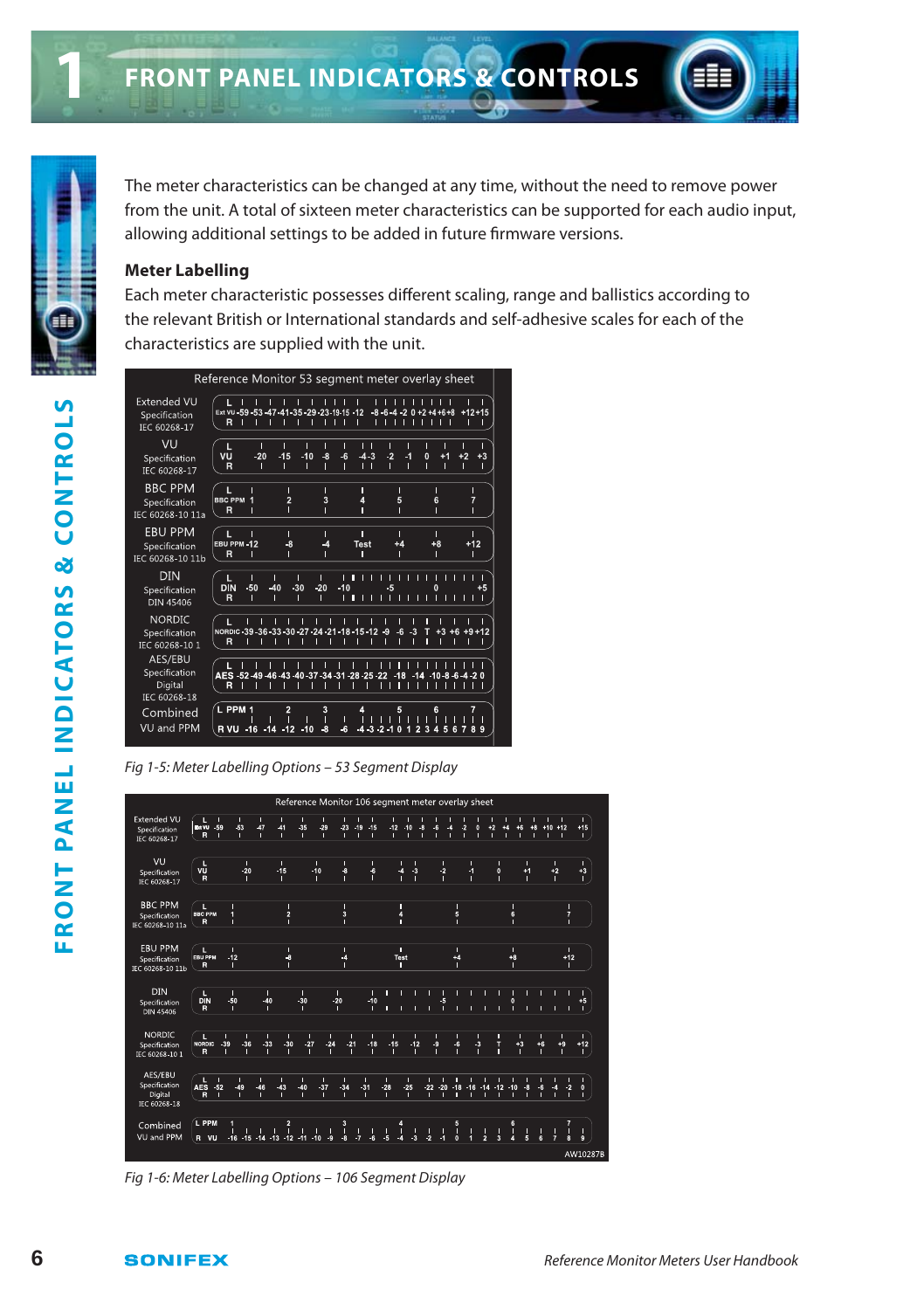

# **FRONT PANEL INDICATORS & CONTROLS**

Once the desired meter characteristic has been chosen, proper scale labelling may be ensured by removing the appropriate scale from the backing paper and applying it to the recess provided between the meter bar graphs.

#### **Brightness Control**

The brightness of the bar graph meters and all other front panel indicators may be adjusted to suit user preference or to match similar units nearby.



Fig 1-7: Brightness Control

A miniature flat-bladed screwdriver inserted into the hole next to the brightness symbol should be turned clockwise to increase the brightness or anti-clockwise to decrease it.

#### **Phase Meter**



Fig 1-8: Phase Meter

The five-segment LED phase meter indicates the average phase correlation between the left and right channels of the corresponding stereo audio input. It is labelled in both degrees of phase shift and amount of correlation. A monophonic signal fed to both channels of the corresponding audio input will have a correlation of 1.0, while inverting one such channel – making it perfectly out of phase – gives a correlation of -1.0. True stereo signals will produce a fluctuating phase correlation.

#### **Reset Button**

In the unlikely event that the Reference Monitor Meters unit fails to respond, press the recessed reset button via the small hole in the front panel.



Fig 1-9: Reset Button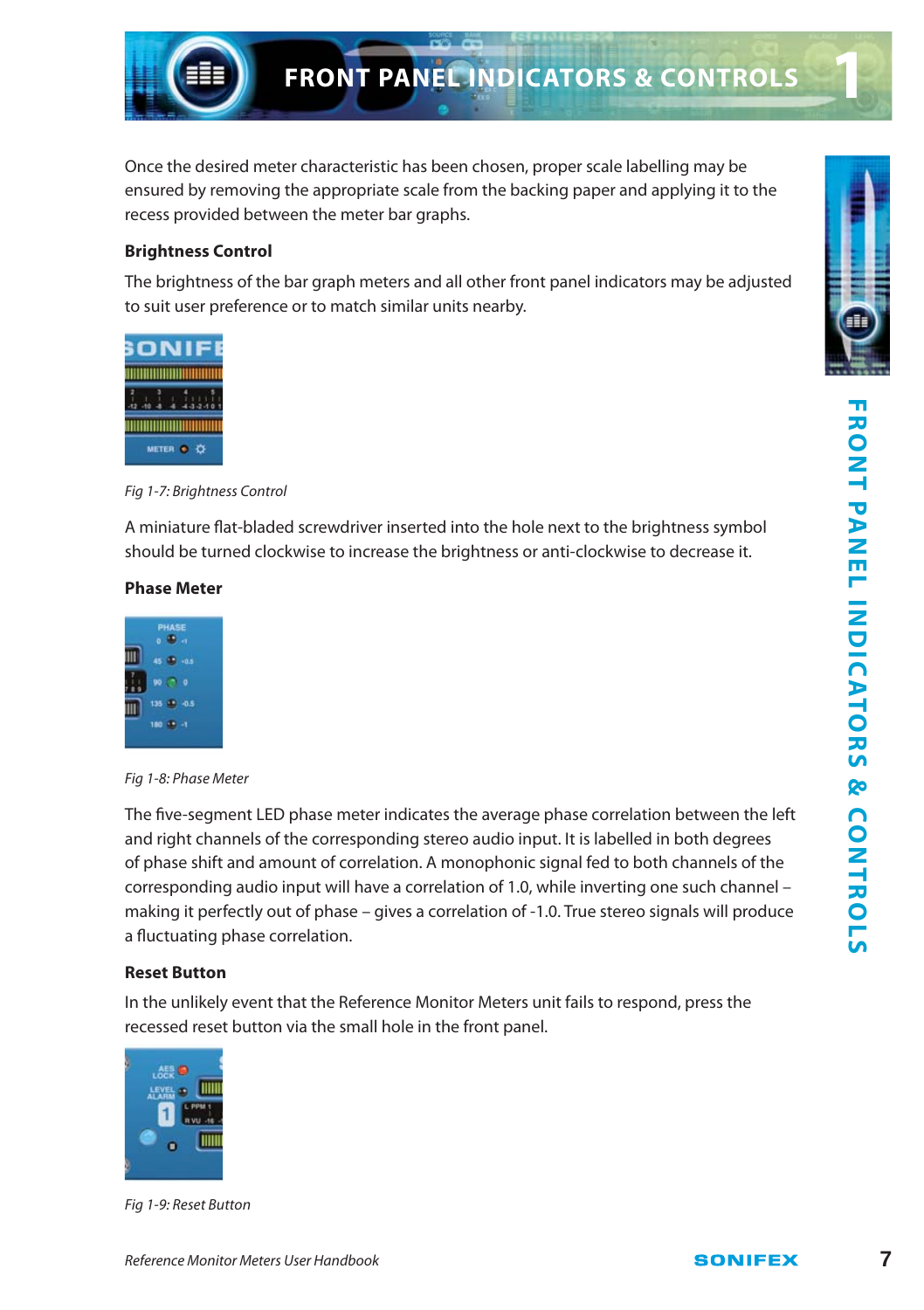

**1**

#### **Rear Panel Connections & Operation**



Fig 1-10: RM-M2-53 Rear Panel

#### **Mains Power**

Power is applied via a standard three-pin IEC male socket. Mains voltages between 85V and 264V AC at frequencies between 47 and 63Hz are accepted without adjustment. A 1A, 5 x 20mm SB fuse is used. The Earth pin MUST be connected to ensure safety.

#### **Audio Inputs**

Three-pin female XLR connectors are provided for the connection of up to two stereo audio sources (dependent on model). The pin assignations are as follows:

| Pin $1:$ | Ground                       |
|----------|------------------------------|
| Pin 2:   | In-phase signal ("hot")      |
| Pin 3:   | Out-of-phase signal ("cold") |

Unbalanced signals may also be used by linking pins 1 and 3 and applying the unbalanced signal to pin 2. Each of the audio inputs accepts either a pair of analogue line-level signals (using both input XLRs) or a single AES/EBU digital signal (attach to the left-hand XLR of the pair and leave the right-hand XLR unconnected). The unit automatically detects digital audio signals and re-configures the input accordingly. A full-scale digital input signal (0dBFS) corresponds to the maximum analogue input signal level as shown in Table 1 (with no extra input gain applied).

#### **Digital Input Termination**

Switchable termination is provided to allow the Reference Monitor Meters inputs to be bridged across an existing AES/EBU connection without double-termination, but this should only be attempted with the terminating equipment mounted adjacent to the Reference Monitor unit and with connections kept as short as possible. It is strongly recommended that the digital input termination is set to ON at all times. Failure to do so may result in unreliable reception of digital input signals and/or crosstalk between sources.

The 110Ω input termination for the AES/EBU digital inputs is controlled by the settings of DIPSwitches 1 and 2 in the "Settings 1" bank (found on the rear panel of the unit) as follows:

SW1: When set to ON, digital input 1 is terminated with 110Ω. SW2: When set to ON, digital input 2 is terminated with 110Ω (valid on 2 channel units only)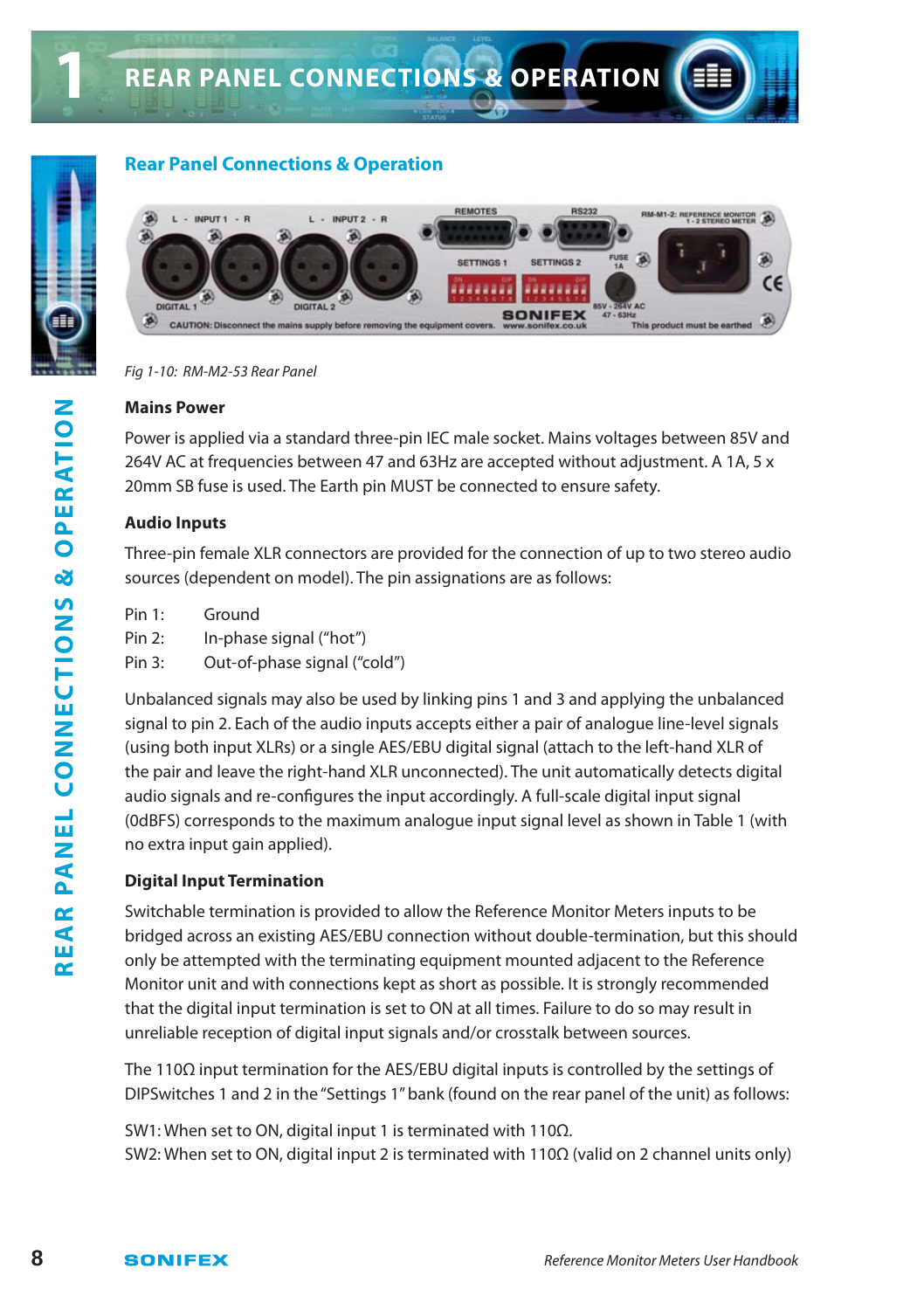#### **Input Gain Adjustment**

For both analogue and digital sources the default input gain is zero, i.e. an input of 0dBu results in a reading of 0dBu on the meters. However, to accommodate lower level sources it is possible to introduce extra input gain in 6dB steps. This gain can be applied to each input channel independently, and it is controlled by the settings of DIPSwitches 3, 4, 5 and 6 in bank "Settings 1" (found on the rear panel of the unit), according to the following table.

|                   |                                                       | <b>Maximum</b>                              | <b>Audio Input 1</b> |            | <b>Audio Input 2</b> |            |
|-------------------|-------------------------------------------------------|---------------------------------------------|----------------------|------------|----------------------|------------|
| <b>Input Gain</b> | <b>Maximum Signal Level</b><br>(Analogue Sources)     | <b>Signal Level</b><br>(Digital<br>Sources) | SW <sub>3</sub>      | <b>SW4</b> | <b>SW5</b>           | <b>SW6</b> |
| 0dB               | $+18$ dBu<br>(+15dBu for German PPM<br>meter setting) | 0dBFS                                       | OFF                  | OFF        | OFF                  | <b>OFF</b> |
| $+6dB$            | $+12dBu$<br>(+9dBu for German PPM<br>meter setting)   | -6dBFS                                      | ON                   | <b>OFF</b> | ON                   | <b>OFF</b> |
| $+12dB$           | $+6$ dBu<br>(+3dBu for German PPM<br>meter setting)   | $-12dBFS$                                   | OFF                  | ON         | OFF                  | ON         |
| $+18dB$           | 0dBu<br>(-3dBu for German PPM<br>meter setting)       | $-18dBFS$                                   | ON                   | ON         | ON                   | ON         |

Table 2 – Input Gain DIPSwitch settings

The input gain setting can be changed at any time, without the need to remove power from the unit.

Note that the application of extra input gain reduces the maximum signal level permitted before signal clipping occurs. When the Level Alarm LED is configured to Input Clip, this indicator illuminates at the onset of clipping, with extended illumination indicating that the input gain should be reduced and/or the input signal levels attenuated.

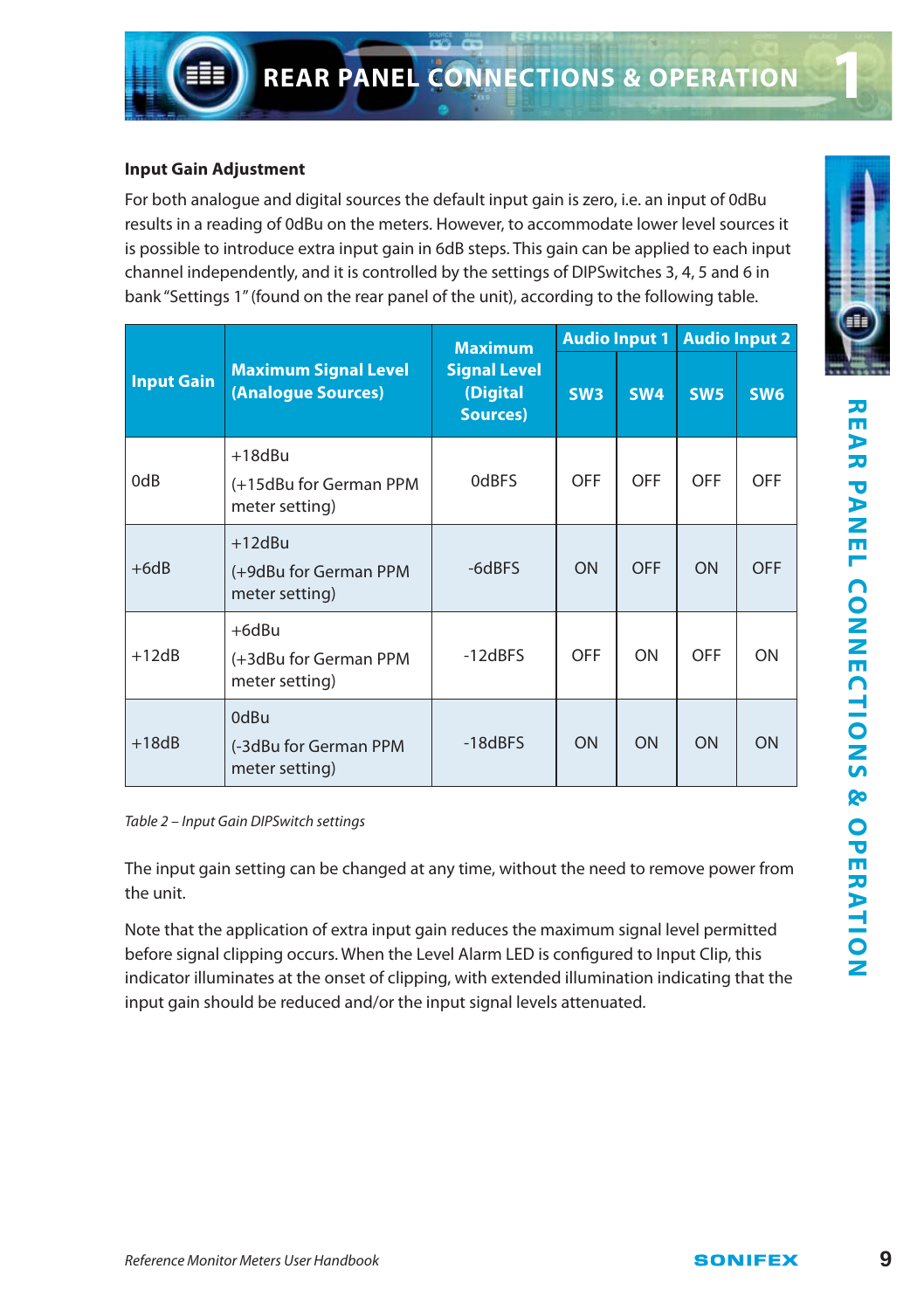#### **Remote Inputs and Outputs**

A 15-way female D-type connector carries eight open-collector status outputs and four logic-level control inputs. The pin assignments are as follows:

| <b>Pin Number</b> | I/O            | <b>Function</b>                                                                        |
|-------------------|----------------|----------------------------------------------------------------------------------------|
| 1                 | ٠              | Ground                                                                                 |
| 9                 | $\Omega$       | Audio input 1 under-level alarm - open collector with latching<br>capability           |
| 2                 | $\circ$        | Audio input 1 over-level alarm - open collector with latching<br>capability            |
| 10                | $\Omega$       | Audio input 1 sustained phase error alarm - open collector with<br>latching capability |
| 3                 | $\circ$        | Audio input 1 AES/EBU lock output - non-latching open collector                        |
| 11                | $\Omega$       | Audio input 2 under-level alarm – open collector with latching<br>capability           |
| $\overline{4}$    | $\Omega$       | Audio input 2 over-level alarm - open collector with latching<br>capability            |
| 12                | $\Omega$       | Audio input 2 sustained phase error alarm - open collector with<br>latching capability |
| 5                 | $\circ$        | Audio input 2 AES/EBU lock output - non-latching open collector                        |
| 13                |                | Ground                                                                                 |
| 6                 | $\overline{a}$ | Ground                                                                                 |
| 14                | L              | Audio Input 1 alarm reset - pull low to activate                                       |
| $\overline{7}$    | L              | Audio Input 2 alarm reset - pull low to activate                                       |
| 15                | L              | Reserved for future use                                                                |
| 8                 | L              | Reserved for future use                                                                |

Table 3 – Remote Input and Output Connection Details



**1**

€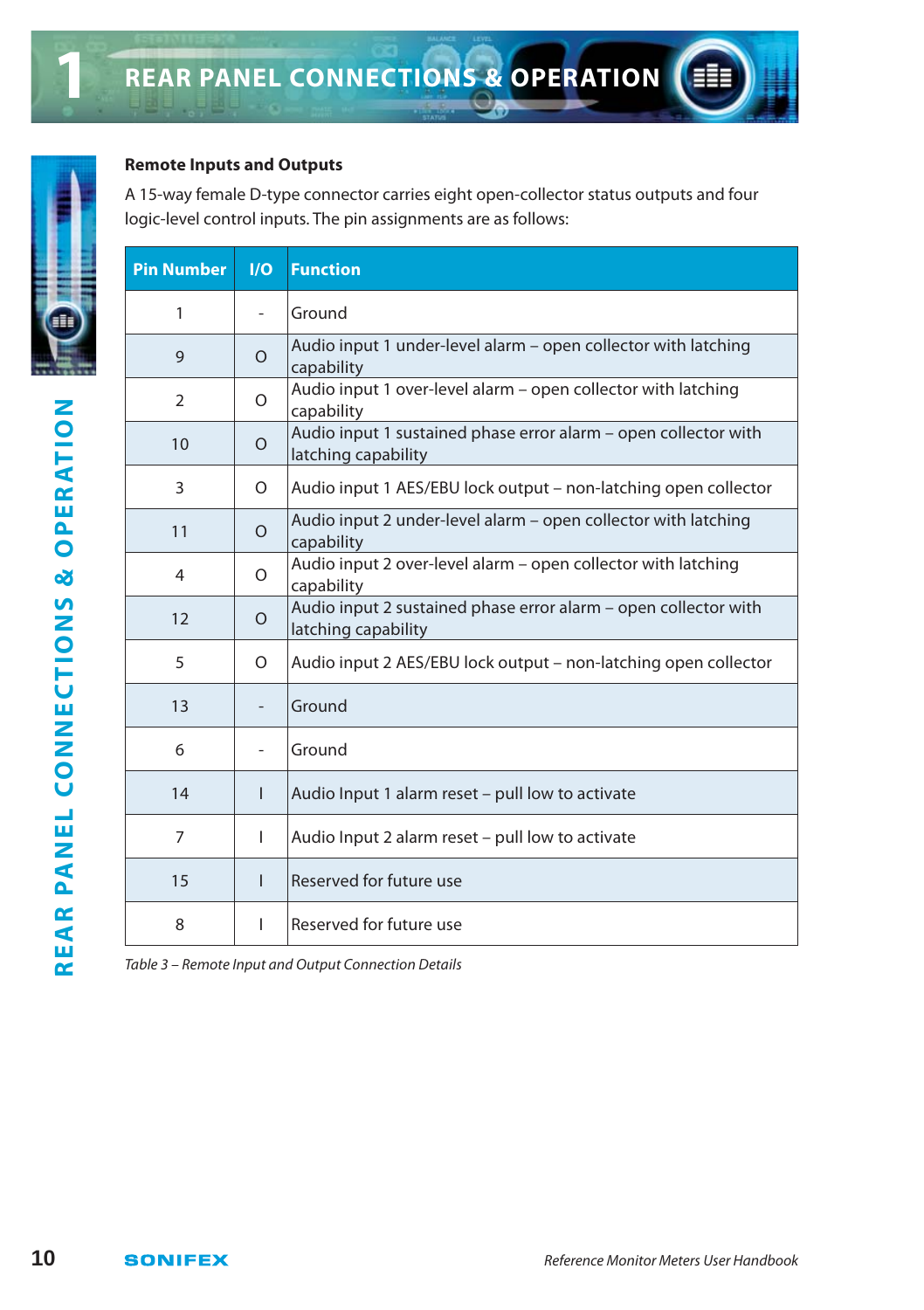Open-collector outputs are low (conducting) when active. Open-collector outputs are rated at 50mA and 30V. See section Reference Monitor Meters SCi Remote Control Software for further details on alarm settings.

The AES/EBU Lock output is a real-time (non-latching) status output which becomes active if a valid AES/EBU signal is detected on the corresponding audio input. The open-collector output is low (conducting) when a valid AES signal is detected. The active-low control inputs all have internal pull-ups. Equipment driving these inputs need sink only 1mA and block 3.3V. Asserting the Alarm Reset input by pulling it low resets any active Alarm outputs to their un-triggered states and allows them to monitor for new alarm conditions.

#### **RS232 Remote Control**

A 9-way female D-type connector carries a standard RS232 interface via which advanced configuration options may be set and many functions may be remotely controlled. The pin assignments are as follows:

Pin 2: Data transmit Pin 3: Data receive Pin 5: Ground All other pins are unused.

All models of the Reference Monitor Meters will interface directly with personal computer serial ports at standard RS232 signal levels using a straight-through cable. The data format is 19200 baud with 8 data bits, even parity and 1 stop bit. XON/XOFF flow control is used when necessary.

Sonifex SCi software, when installed on a suitable PC, provides straightforward graphical access to all remote control and configuration options. Alternatively, commands may be issued from any text-based terminal program (e.g. Hyperterminal) or custom software may be developed for specific requirements

Sonifex SCi software is available free of charge from the sonifex website - www.sonifex.co.uk

#### **Force Bootloader Mode – Bank "Settings 1" DIPSwitch 8**

This mode should only be used if the unit fails to respond after a firmware upgrade attempt. With this DIP switch on, the Reference Monitor Meters will force the Bootloader to run and allow initiation of an update under any circumstances. Once an update has completed, this switch should be returned to the off position.

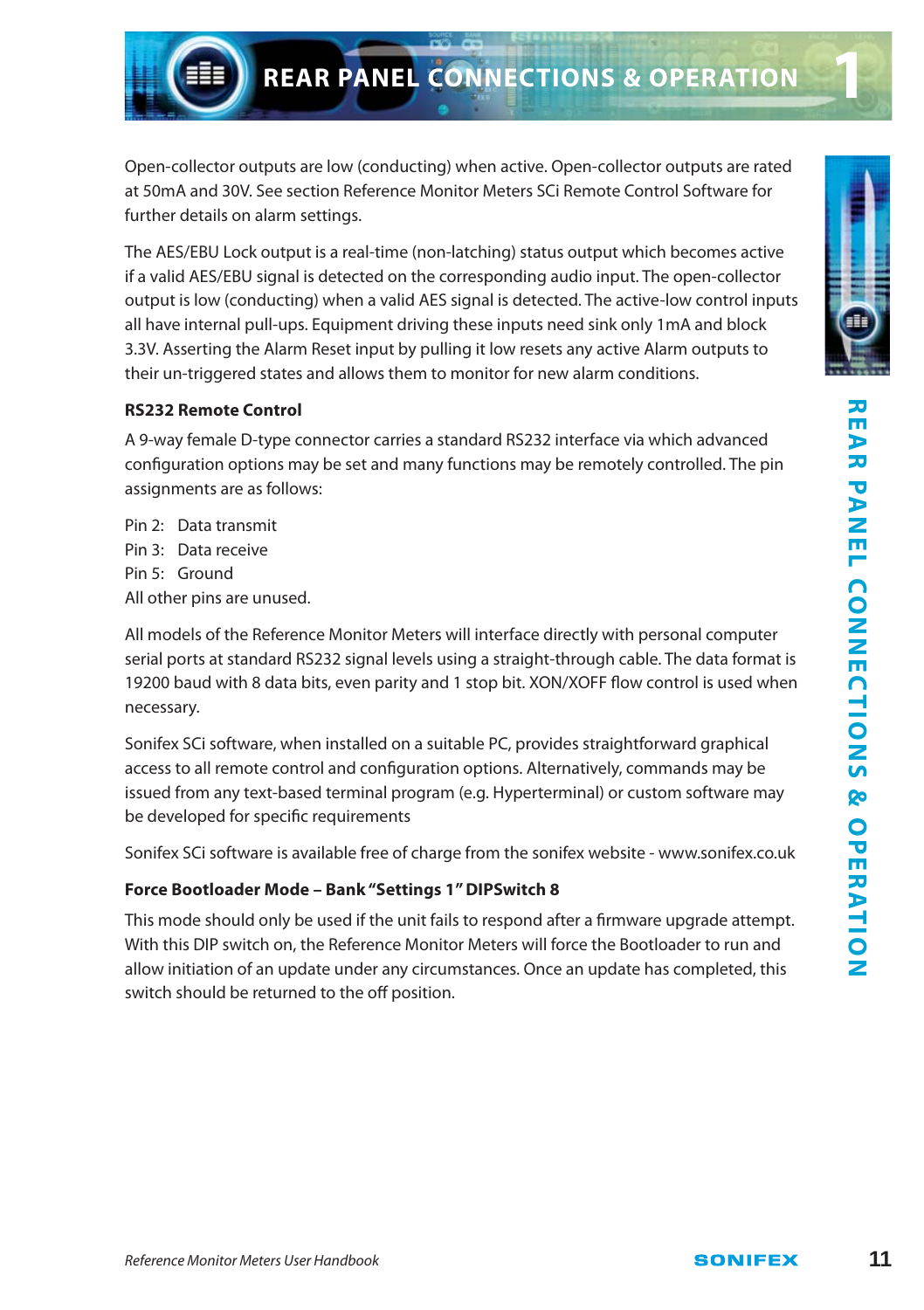



**2**

## **Serial Interface Commands & Responses Protocol**

Sonifex SCi remote control software handles all communication with the Reference Monitors via a convenient graphical user interface. However, this protocol is provided for those users who wish to develop their own remote control applications or communicate with the Reference Monitors using a text-based terminal program.

For more information on how to install and operate the SCi software, please see section "Reference Monitor Meters SCi Remote Control Software".

#### **Serial Data Format**

Connection is initially 19200,e,8,1 with XON/XOFF flow control. Most of the commands follow the same structure: a 3 letter command followed by a colon, followed by a parameter (if any) and terminated by Carriage Return with optional Line Feed. A Line Feed character may be sent but it will be ignored. Commands are not case sensitive. Responses will be CR & LF terminated.

After the Reference Monitor Meters has been powered-up, an initialisation string is sent: "Initialising " followed by the model number and version number of the currently installed firmware.

**12** Connection is initially 19200e,8,1 with XON/XOFF flow control. Most of the commands (f(any) and terminated by carrier commands onlocolous by a constantive Responses will be CR & The terminated.<br> **12** Exertion the se **Command Description Description Response** ALC:n Clear alarm status where: ACK: or ERR:  $n = 0$  (input 1)  $n = 1$  (input 2) Bnn: Set Baud Rate where: ACK: (at old rate) nn = 11 (115200 baud) nn = 57 (57600 baud) nn = 38 (38400 baud) nn = 19 (19200 baud) nn = 96 (9600 baud) FPL:n Front panel lock where: ACK: or ERR:  $n = 0$  (unlock)  $n = 1$  (lock) DWN: \*\*\*Download firmware ACK: New firmware installed when correct (ACK: indicates end of firmware file is received download can start)

Following are the commands and the expected responses: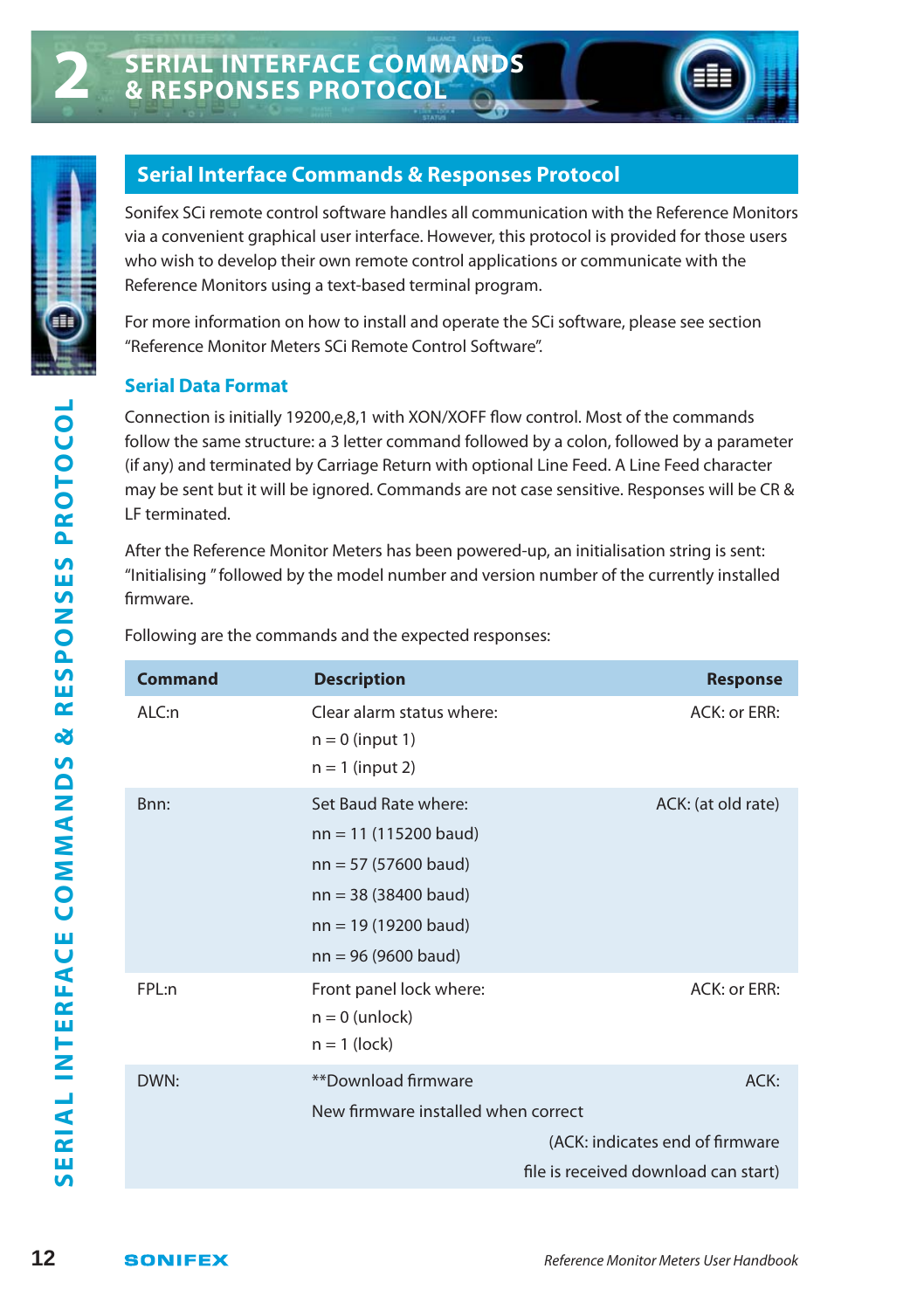# **SERIAL INTERFACE COMMANDS & RESPONSES PROTOCOL**

| <b>Command</b> | <b>Description</b>                                                                                                                                                                                                                                                                                                                                                                                                                                                                                                                                                                                                                                                                                                                                                                                                                                                                                                                                                                                                                                                                                                                                                                                                                                                                                | <b>Response</b>        |
|----------------|---------------------------------------------------------------------------------------------------------------------------------------------------------------------------------------------------------------------------------------------------------------------------------------------------------------------------------------------------------------------------------------------------------------------------------------------------------------------------------------------------------------------------------------------------------------------------------------------------------------------------------------------------------------------------------------------------------------------------------------------------------------------------------------------------------------------------------------------------------------------------------------------------------------------------------------------------------------------------------------------------------------------------------------------------------------------------------------------------------------------------------------------------------------------------------------------------------------------------------------------------------------------------------------------------|------------------------|
| LCK:           | AES lock status request where:<br>y = input 1 status (0=unlock, 1=lock)<br>$z = input 2 status (0=unlock, 1=lock)$                                                                                                                                                                                                                                                                                                                                                                                                                                                                                                                                                                                                                                                                                                                                                                                                                                                                                                                                                                                                                                                                                                                                                                                | LCK:yz                 |
| IPS:n          | Set input select where:<br>$n = 0$ (select input 1)<br>$n = 1$ (select input 2)<br>$n = 2$ (select mono mix)<br>only valid for RM-M1-106                                                                                                                                                                                                                                                                                                                                                                                                                                                                                                                                                                                                                                                                                                                                                                                                                                                                                                                                                                                                                                                                                                                                                          | ACK: or ERR:           |
| OPR:           | Alarm option request where:<br>$k =$ Input 1 analogue under-level threshold (2 chars)<br>I = Input 1 analogue over-level threshold (2 chars)<br>$m =$ Input 1 digital under-level threshold (2 chars)<br>$n =$ Input 1 digital over-level threshold (2 chars)<br>$o =$ Input 1 under-level timeout period (4 chars)<br>p = lnput 1 over-level timeout period (4 chars)<br>$q =$ Input 1 phase timeout period (4 chars)<br>$r =$ Input 1 alarm configuration options (4 chars)<br>s = Input 2 analogue under-level threshold (2 chars)<br>$t =$ Input 2 analogue over-level threshold (2 chars)<br>$u =$ Input 2 digital under-level threshold (2 chars)<br>v = Input 2 digital over-level threshold (2 chars)<br>$w =$ Input 2 under-level timeout period (4 chars)<br>$x =$ Input 2 over-level timeout period (4 chars)<br>$y =$ Input 2 phase timeout period (4 chars)<br>$z =$ Input 2 alarm configuration options (4 chars)<br>level thresholds = $0-25$ where: $0 = 0$ dBFS, $1 = -3$ dBFS, 2<br>$= -6dBFS$ etc<br>timeouts = $0-1000$ in 0.2s units where: $0 =$ off, 1000 = 200secs<br>alarm options:<br>$bit0 =$ alarm autoclear.<br>$bit1 = stereo$ ,<br>bit2 = front panel alarm=high level<br>$bit3 = front$ panel alarm=input clip<br>bit2 & bit3 clear = front panel alarm=low level | OPR: klmnop grstuvwxyz |
|                | bit4 = channels linked (valid for Input 1 config only)                                                                                                                                                                                                                                                                                                                                                                                                                                                                                                                                                                                                                                                                                                                                                                                                                                                                                                                                                                                                                                                                                                                                                                                                                                            |                        |



**2**

SERIAL INTERFACE COMMANDS & RESPONSES PROTOCOL **SERIAL INTERFACE COMMANDS & RESPONSES PROTOCOL**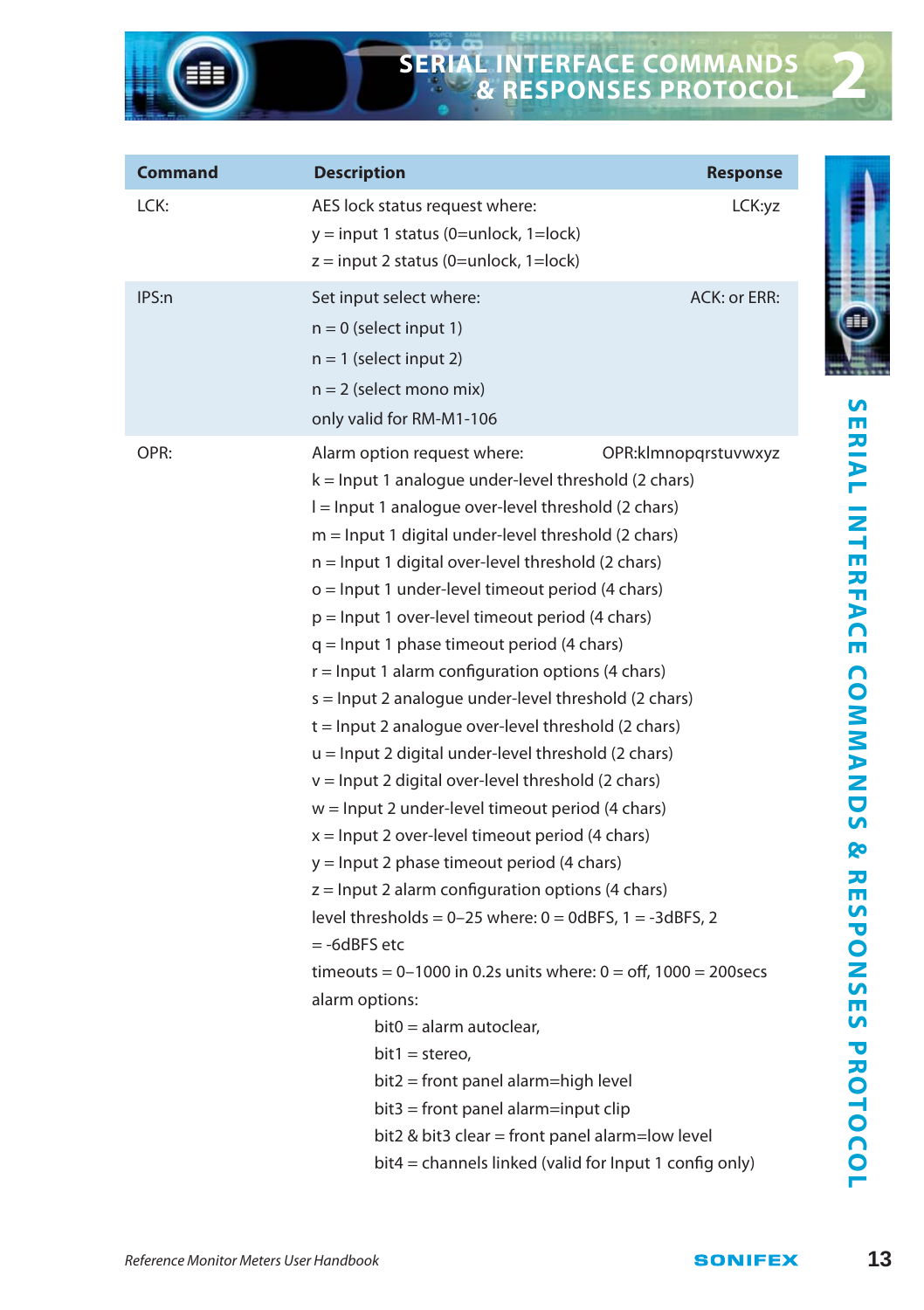

| Command                           | <b>Description</b>                               | Response     |
|-----------------------------------|--------------------------------------------------|--------------|
| OPW:klmnopqrstuvwxyz Option write |                                                  | ACK: or ERR: |
|                                   | Parameters as per OPR: above                     |              |
| SER:                              | Serial number request where:                     | SER:z        |
|                                   | $z =$ serial number (6 chars)                    |              |
| SRQ:                              | Status request where:                            | STA:stuvwxyz |
|                                   | $s =$ channels (1 char) where:                   |              |
|                                   | $1 = 1$ stereo channel                           |              |
|                                   | $2 = 2$ stereo channels                          |              |
|                                   | $t = selected input (1 char) where:$             |              |
|                                   | $0 = input 1$                                    |              |
|                                   | $1 = input 2$                                    |              |
|                                   | $2 = \text{mono mix}$                            |              |
|                                   | $u =$ front panel lock (1 char) where:           |              |
|                                   | $0 =$ unlocked                                   |              |
|                                   | $1 =$ locked                                     |              |
|                                   | $v = input 1 gain (1 char) where:$               |              |
|                                   | $0 = 0dB$                                        |              |
|                                   | $1 = +6dB$                                       |              |
|                                   | $2 = +12dB$                                      |              |
|                                   | $3 = +18dB$                                      |              |
|                                   | $w = input 1$ meter type (1 char) where:         |              |
|                                   | $0 =$ Dual PPM/standard VU                       |              |
|                                   | $1 = BBC/EBU$ PPM                                |              |
|                                   | $2 =$ Nordic PPM                                 |              |
|                                   | $3 = AES$ Digital PPM                            |              |
|                                   | $4 =$ DIN PPM                                    |              |
|                                   | $5 =$ Standard VU                                |              |
|                                   | $6$ = Extended VU                                |              |
|                                   | $7 = German PPM$                                 |              |
|                                   | 8 = AES Digital PPM (SMPTE RP.0155)              |              |
|                                   | $x = input 2 gain where parameters as per v$     |              |
|                                   | y = input 2 meter type where parameters as per w |              |
|                                   |                                                  |              |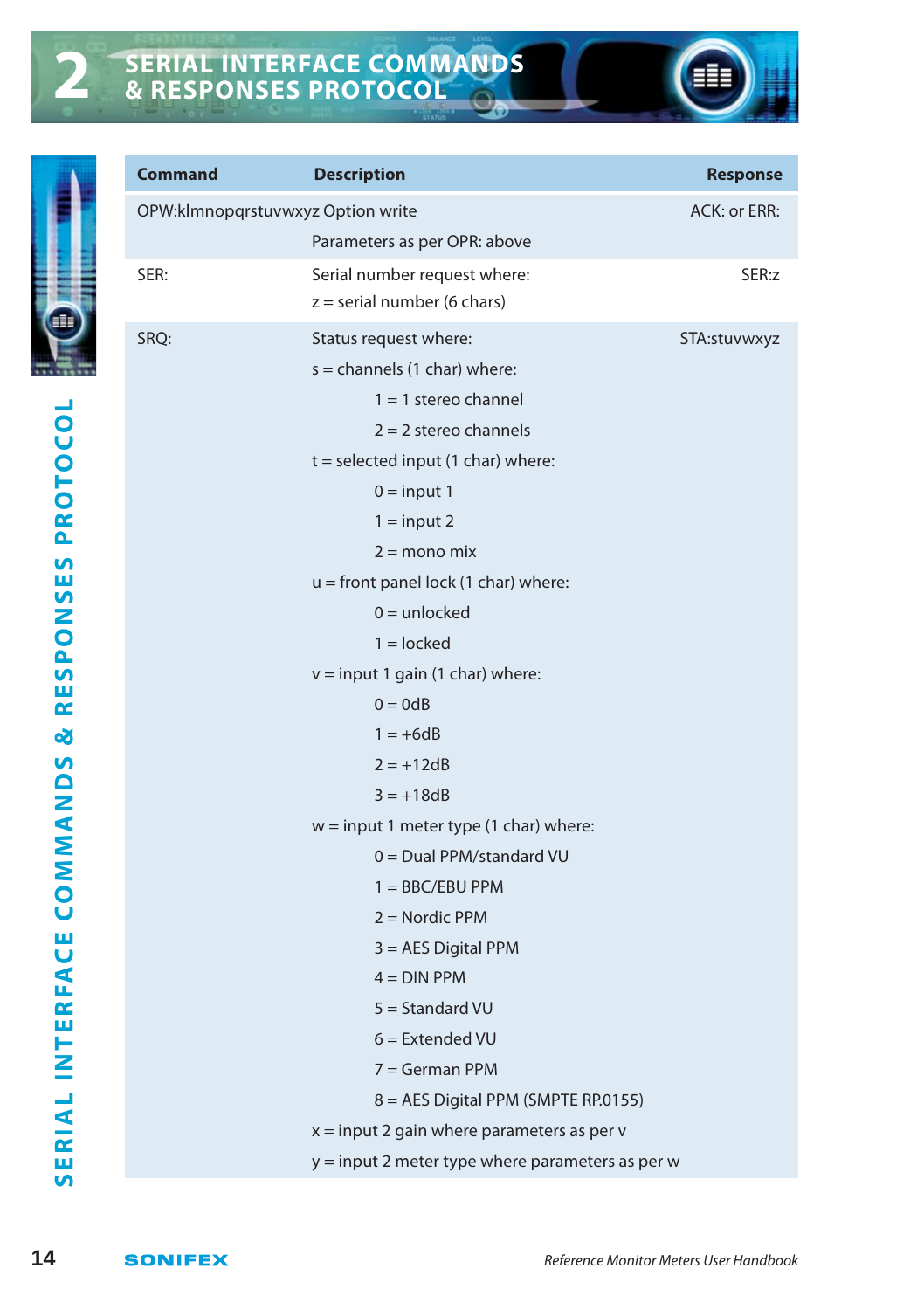# **SERIAL INTERFACE COMMANDS & RESPONSES PROTOCOL**

| Command               | <b>Description</b>                                           | <b>Response</b> |
|-----------------------|--------------------------------------------------------------|-----------------|
| SRQ (continued):      | $z =$ status (4 chars) where:                                |                 |
|                       | bit $4 =$ Input 1 low-level alarm active                     |                 |
|                       | bit $5 =$ Input 1 high-level alarm active                    |                 |
|                       | bit $6 =$ Input 1 phase alarm active                         |                 |
|                       | bit $7 =$ Input 1 AES lock                                   |                 |
|                       | bit $8 =$ Input 2 low-level alarm active                     |                 |
|                       | bit $9 =$ Input 2 high-level alarm active                    |                 |
|                       | bit $10 =$ Input 2 phase alarm active                        |                 |
|                       | bit $11 =$ Input 2 AES lock                                  |                 |
| UID:                  | **Unit id request where:                                     | UID:RM-Mxyz     |
|                       | $x =$ number of stereo meter displays                        |                 |
|                       | $y =$ enclosure type: $F =$ freestanding, $R =$ rack mount   |                 |
|                       | $z =$ meter segment display size: 53 or 106                  |                 |
| VER:                  | **Version number request where:                              | VFR:Vn.nn       |
|                       | $n.nn = firmware version$<br>(bootloader returns BOOT:Vn.nn) |                 |
|                       | ** = these commands also supported in Bootloader mode.       |                 |
| <b>Error Messages</b> |                                                              |                 |

General error messages:

| <b>ERR:01</b> | - returned if command not found                            |
|---------------|------------------------------------------------------------|
| <b>ERR:02</b> | - returned if invalid command or missing/invalid parameter |
| <b>ERR:04</b> | - returned if parameter out of range                       |

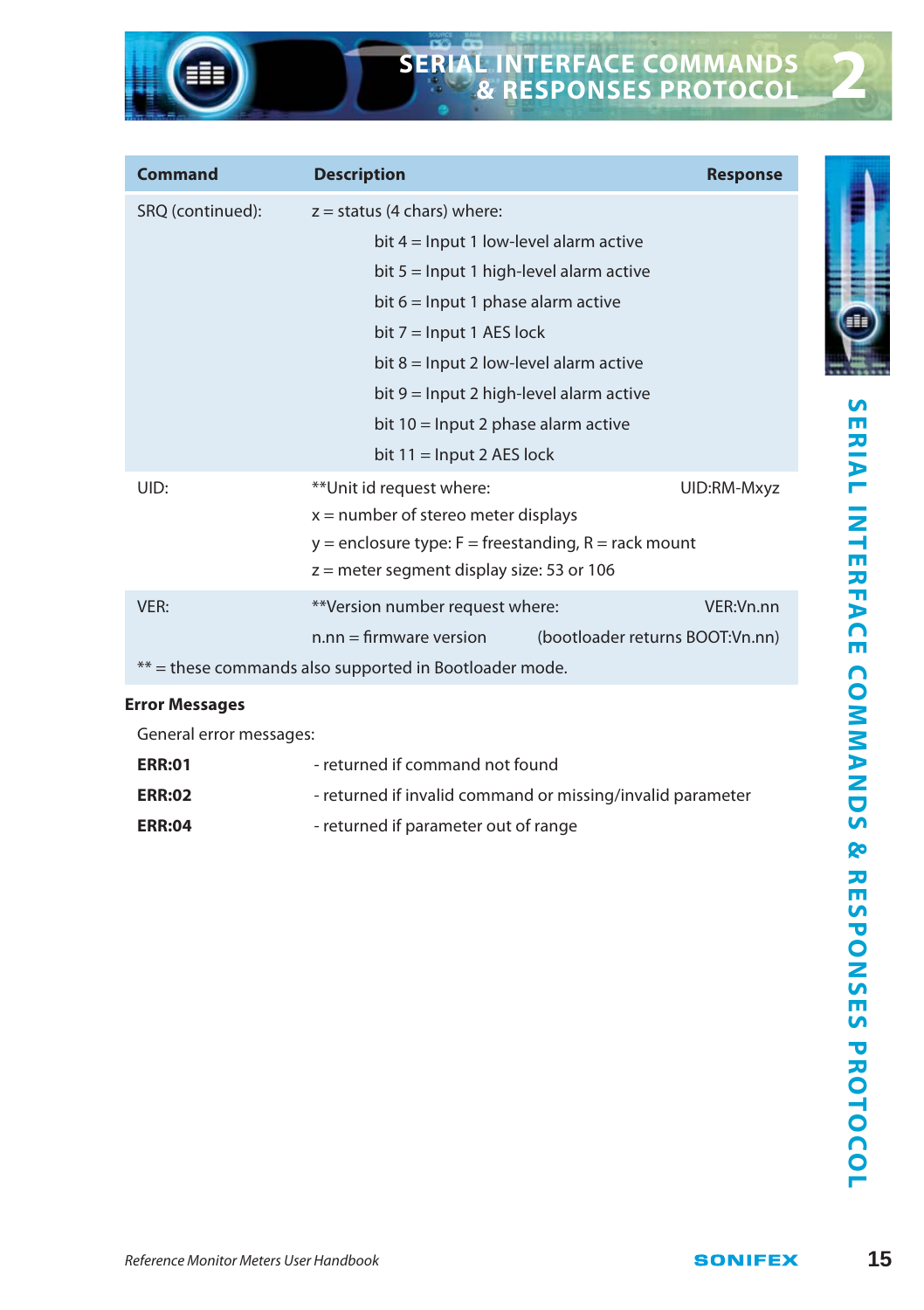



## **Reference Monitor Meters SCi Remote Control Software**

Sonifex SCi software is free of charge software available to control the Reference Monitor Meters range, as well as other Sonifex products, using RS232 connections.

#### **Download the Latest SCi Software**

This is located on the Sonifex website in the Software Downloads section: http://www.sonifex.co.uk/technical/software/index.shtml Download and install the software.

#### **Connecting the RS232 Serial Port**

#### **Using SCI for the First Time**



Fig 3-1: SCi Launcher

| SCI REMOTE CONTROL SOFTWARE | Simply connect your Reference Monitor to your computer using a<br>serial cable and you are ready for operation.<br><b>Using SCI for the First Time</b><br>Once you have connected the serial cable, double click the SCi<br>icon. You will be presented with the SCi Launcher:<br>Click on the large 'Plus' button and the software will try and<br>communicate with the relevant serial ports to 'discover' your<br>connected devices.<br>Your attached Reference Monitor Meters unit(s) will be shown in<br>the list. If they are not listed, check the cable(s) between the unit | Fig 3-1: SCi Launcher                  |
|-----------------------------|-------------------------------------------------------------------------------------------------------------------------------------------------------------------------------------------------------------------------------------------------------------------------------------------------------------------------------------------------------------------------------------------------------------------------------------------------------------------------------------------------------------------------------------------------------------------------------------|----------------------------------------|
|                             | and your PC. Close the device dialog by clicking on the cross in the<br>top right corner.<br><b>SCi Device List</b><br>$\Box$<br>ID<br>Serial #<br>Description<br>#<br>Port<br>COM1:19200,8,E,1<br>RM-M1-106<br>000000<br>Reference Monitor<br>1<br>COM2:19200,8,E,1<br>Reference Monitor<br>2<br>RM-M2-53<br>000000<br>3<br>COM3:19200,8,e,1                                                                                                                                                                                                                                       |                                        |
|                             | Device discovery complete.                                                                                                                                                                                                                                                                                                                                                                                                                                                                                                                                                          |                                        |
|                             | Fig 3-2: SCi Device Discovery Panel<br>The Reference Monitor now appears in the SCi Launcher.                                                                                                                                                                                                                                                                                                                                                                                                                                                                                       |                                        |
| 16                          | <b>SONIFEX</b>                                                                                                                                                                                                                                                                                                                                                                                                                                                                                                                                                                      | Reference Monitor Meters User Handbook |

Fig 3-2: SCi Device Discovery Panel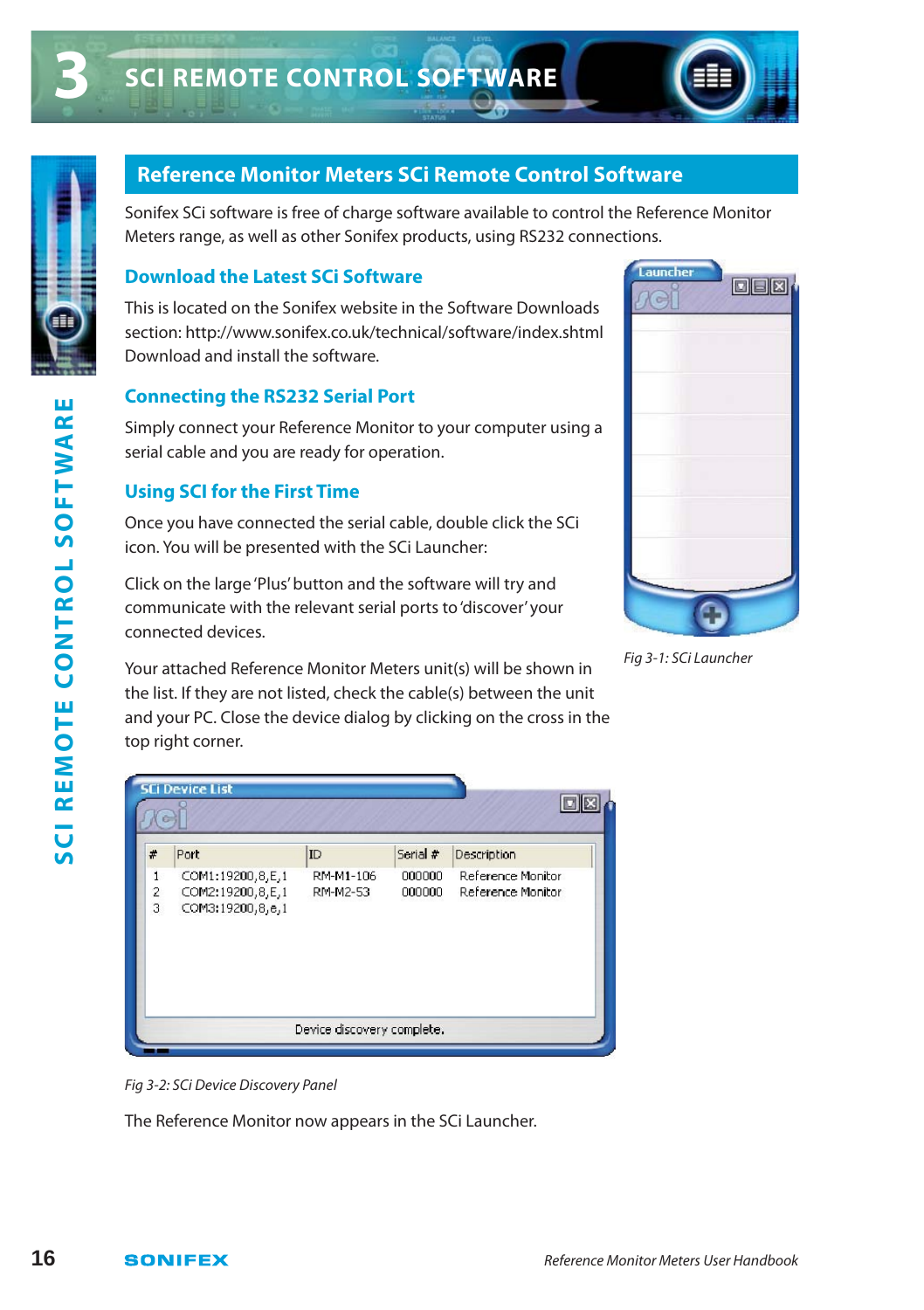

#### **Loaded Launcher**

Click on this to connect to the selected Reference Monitor Meters. The Main screens will be displayed.

#### **SCi for Reference Monitor Meters – Main Status Screen**

The graphical interface allows you to monitor and control the Reference Monitor Meters remotely. The main Status panel shows the controls and status indicators that are relevant to the connected model. For RM-M1-53 and RM-M2-53 models, the Status screen shows selected Input Gain, Meter Types and AES Lock and Alarm status for each audio input.

Fig 3-4: SCi Main Status Screen for RM-M2-53

For the RM-M1-106 the Status screen also shows controls for Input Select and a Front Panel Lock control to prevent accidental or un-authorised changes to the selected monitoring channel. Please note that SCi is continuously updated so the images may appear differently to those shown.

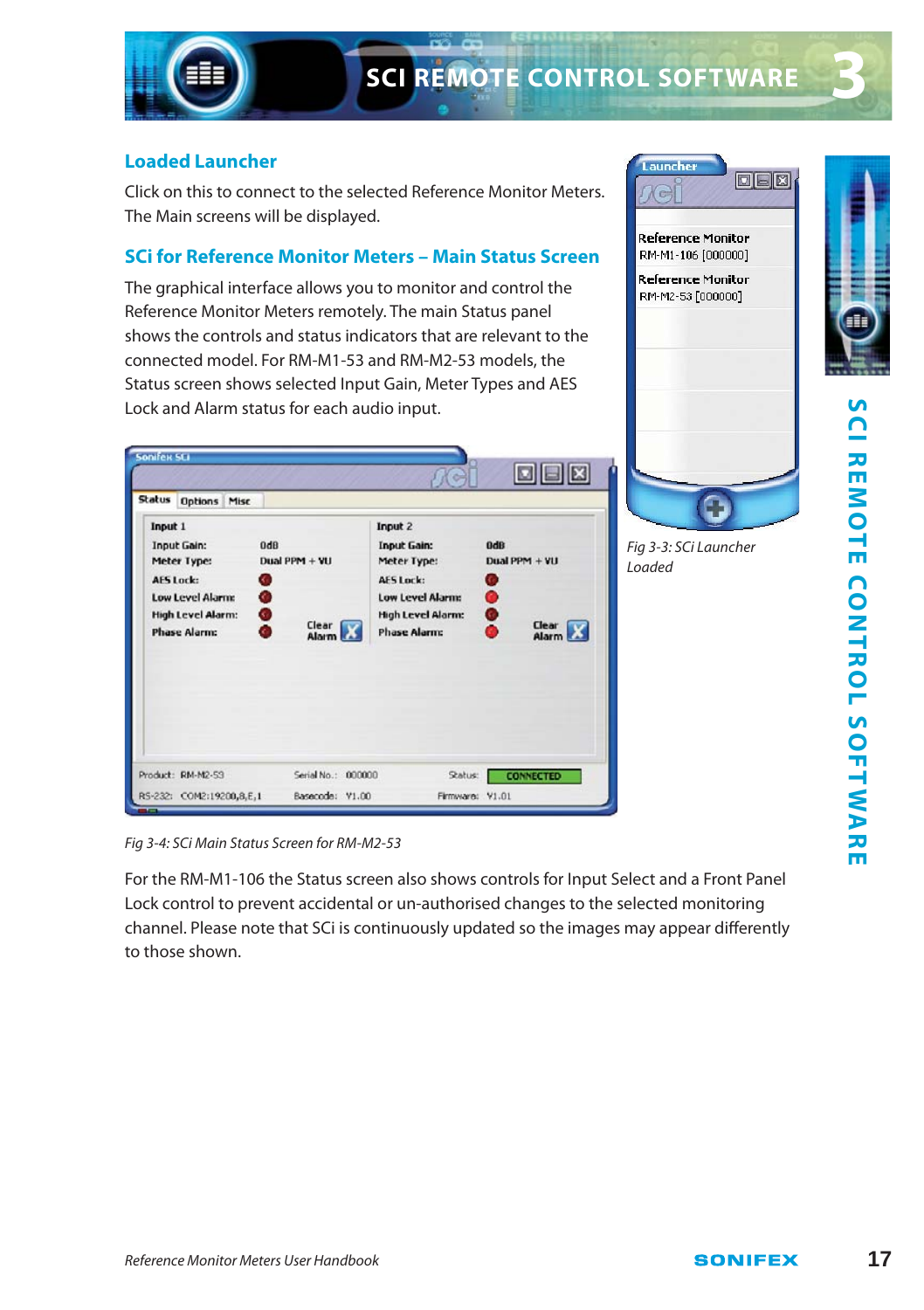

| Status Options Misc                                                                                                                          |                                            |                                                                                                                                                                    |                                                           |
|----------------------------------------------------------------------------------------------------------------------------------------------|--------------------------------------------|--------------------------------------------------------------------------------------------------------------------------------------------------------------------|-----------------------------------------------------------|
| Input 1<br>Input Gain:<br>Meter Type:<br>AES Lock:<br>C.<br>$\bullet$<br>Low Level Alarm:<br><b>High Level Alarm:</b><br><b>Phase Alarm:</b> | $+18dB$<br>Dual PPM + VU<br>Clear<br>Alarm | Input 2<br><b>Input Gain:</b><br>Meter Type:<br><b>AES Lock:</b><br><b>Low Level Alarm:</b><br><b>High Level Alarm:</b><br><b>Phase Alarm:</b><br>MOND<br>2<br>MIX | OdB<br>Dual PPM + VU<br>C.<br>$\bullet$<br>Clear<br>Alarm |
|                                                                                                                                              |                                            | <b>Input Select</b>                                                                                                                                                | <b>Front Panel Lock</b>                                   |

Fig 3-5: SCi Main Status Screen for RM-M1-106

The Clear Alarm button resets any active alarm on the corresponding input. Its action is similar to asserting the Alarm Reset on the rear panel mounted Remote port.

#### **SCi for Reference Monitor Meters – Options Screen**

This Options Screen allows the alarm options to be easily edited.

| <b>Status</b>                          | <b>Options</b>                       | Misc |       |                   |                                       |      |       |                   |                                                    |      |            |
|----------------------------------------|--------------------------------------|------|-------|-------------------|---------------------------------------|------|-------|-------------------|----------------------------------------------------|------|------------|
|                                        |                                      |      |       |                   | Input 1                               |      |       | Link              | Input 2                                            |      |            |
| Low Level Alarm Threshold - Analogue:  |                                      |      | $-36$ |                   | dR                                    |      | $-36$ |                   | dB                                                 |      |            |
| - Digital:                             |                                      |      | $-36$ | ۵                 | dB                                    |      | $-36$ |                   | <b>dB</b>                                          |      |            |
| Low Level Alarm Timeout:               |                                      |      |       | 20                | ۰                                     | secs |       | 20                |                                                    | secs |            |
| High Level Alarm Threshold - Analogue: |                                      |      | 12    | ÷.                | dB                                    |      | 12    | e                 | dB                                                 |      |            |
|                                        |                                      |      |       | - Digital:        | 12                                    | ۵    | dB    |                   | 12                                                 |      | d <b>B</b> |
| <b>High Level Alarm Timeout:</b>       |                                      |      | s     |                   | secs                                  |      | 5     |                   | SPES                                               |      |            |
| <b>Phase Alarm Timeout:</b>            |                                      |      | 10    |                   | secs                                  |      | 10    |                   | secs                                               |      |            |
|                                        | <b>Alarm Options:</b>                |      |       |                   | Mana + Stereo<br><b>Auto Clearing</b> |      |       |                   | Mono <sup>(*</sup> Stereo)<br><b>Auto Clearing</b> |      |            |
|                                        | <b>Front Panel Alarm Indication:</b> |      |       | <b>Input Clip</b> |                                       | v    |       | <b>Input Clip</b> |                                                    | ×    |            |
|                                        |                                      |      |       |                   |                                       |      | Save  |                   | Cancel/Reload                                      |      |            |

Fig 3-6: SCi Options Screen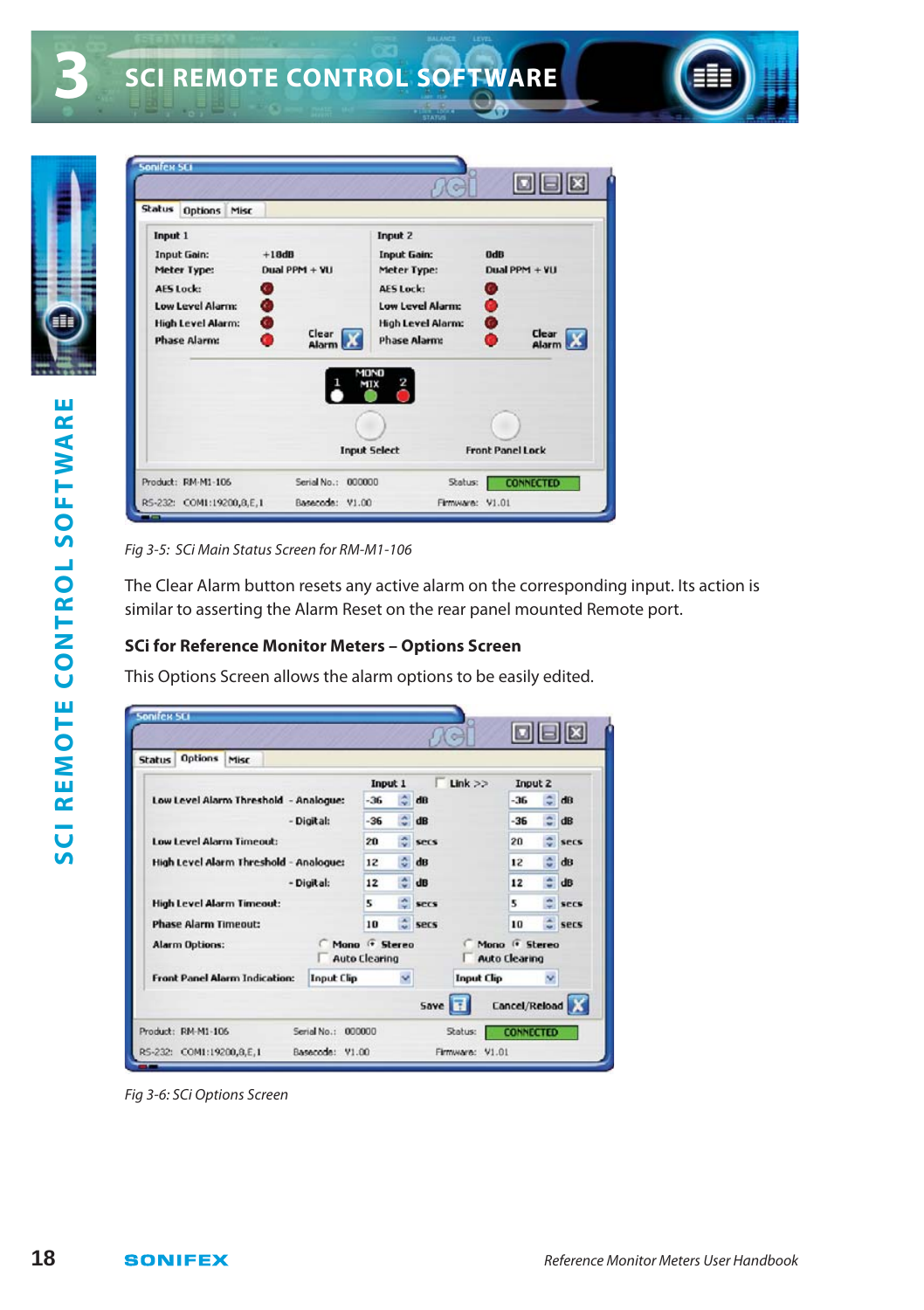# **SCI REMOTE CONTROL SOFTWARE**

The alarm settings for each available audio input can be individually configured. Figure 3-6 shows the default values for each setting. The Low Level and High Level Alarm Thresholds have a separate setting for Analogue and Digital inputs and the appropriate level is automatically used when monitoring for alarm conditions. The Level Timeout values define the period during which the audio input level must remain either below the Threshold for a Low Level Alarm, or above the Threshold for a High Level Alarm.

The Phase Alarm condition is preset and will activate when the phase difference between left and right channels of the corresponding audio input, remains above 90 degrees for longer than the Phase Alarm Timeout.

Each of the alarms can be disabled by selecting 0 seconds for the corresponding Timeout value.

With the Stereo Alarm option set, an alarm condition is activated only when both the left and right channels of the corresponding audio input satisfy the alarm conditions. With the Mono option set, either channel can activate the alarm.

The Auto Clearing option allows alarms to be automatically cleared when the alarm condition no longer exists. With this option not set, the alarm must be cleared manually, either by selecting the Clear Alarm button on the Status screen in SCi, or by activating the corresponding Alarm Reset input on the Remote Port.

The Front Panel Alarm Indication setting specifies which alarm condition will activate the Level Alarm LED. The Low Level Alarm and High Level Alarm options illuminate the Level Alarm LED when the corresponding alarm activates. With the Input Clip option selected, the Level Alarm LED will illuminate when the input signal level has either exceeded or come within 0.5dB of the maximum acceptable input level.

Once the required Options have been set, pressing the Save button will send the changes to the Reference Monitor Meters unit where they are saved in non-volatile memory. The Cancel/Reload button displays the current settings and aborts any changes.

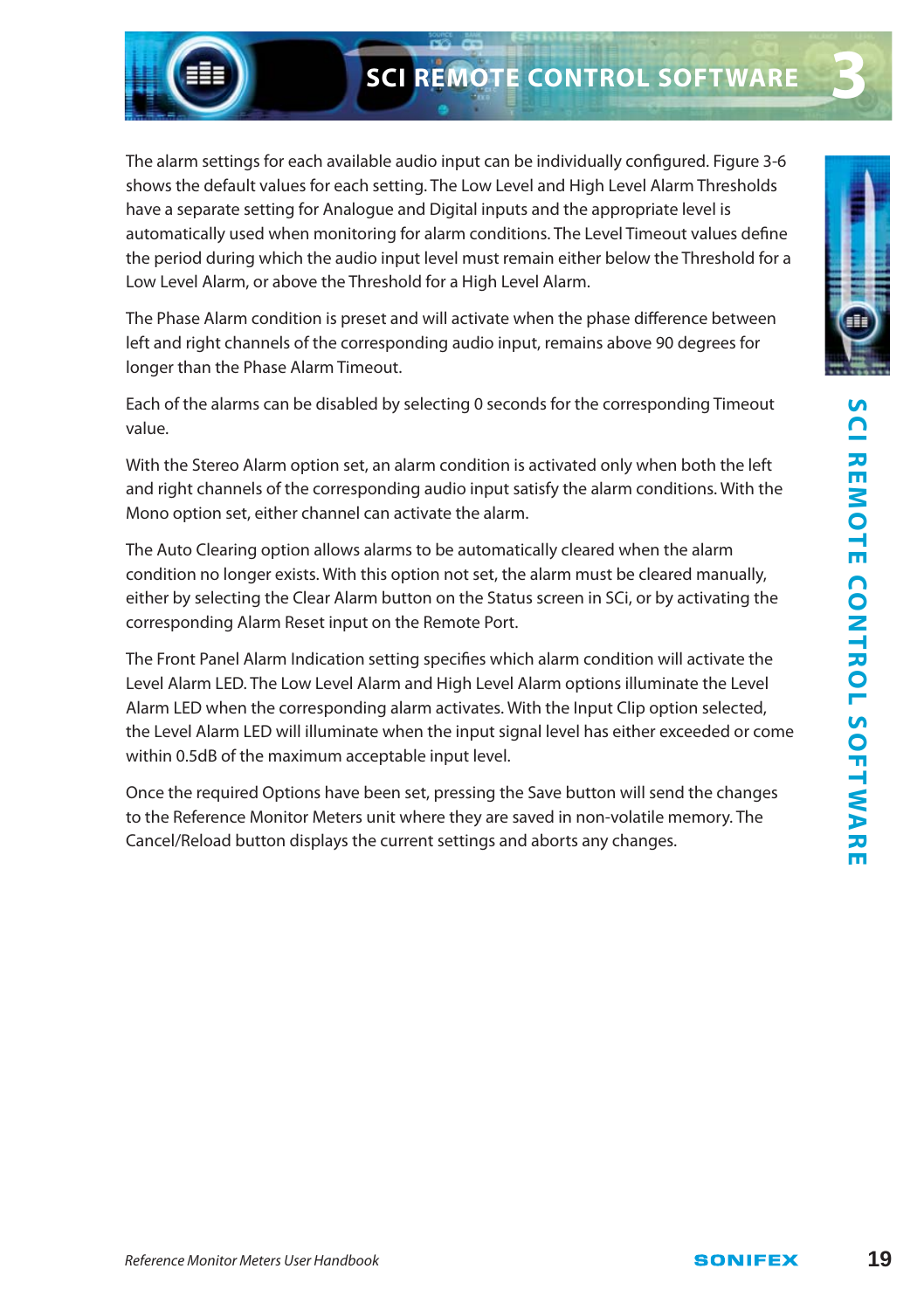

#### **Firmware Updates**

#### **The Misc screen shows the Update Firmware option.**

| onifex SCI                 |                    |                 | $\Box$ $\Box$ $\boxtimes$ |
|----------------------------|--------------------|-----------------|---------------------------|
| <b>Status Options Misc</b> |                    |                 |                           |
| Device Information         |                    |                 |                           |
| Normal communication       |                    |                 |                           |
|                            |                    |                 |                           |
| <b>Disconnect</b>          |                    |                 |                           |
|                            |                    |                 |                           |
| <b>Update Firmware</b>     |                    |                 |                           |
|                            |                    |                 |                           |
|                            |                    |                 |                           |
|                            |                    |                 |                           |
|                            |                    |                 |                           |
| Product: RM-M1-106         | Serial No.: 000000 | Status:         | <b>CONNECTED</b>          |
| RS-232: COM1:19200,8,E,1   | Basecode: V1.00    | Firmware: V1.01 |                           |

#### Fig 3-7: SCi Misc Screen

Occasionally, it may be necessary to upgrade the firmware on the Reference Monitor Meters to add new functionality and fix software bugs. New firmware updates will be made available from time to time on the Sonifex website. Visit www.sonifex.co.uk for details.

It is vital that neither the serial connection nor mains power to the unit should be interrupted during the update process. If this should happen, or the update is unsuccessful for any other reason, the Reference Monitor Meters will not operate normally and will instead enter a protected Bootloader mode. In this mode, the unit has a limited command set and will await a successful retry of the update process.

Should the firmware update appear to succeed but the unit not behave as expected, the update may be repeated either via the DWN: command (if the unit will respond to commands) or, in extreme circumstances, by setting DIPSwitch number 8 in the "Settings 1" Bank to ON. This action will force the Bootloader to run and allow initiation of an update under any circumstances. After completion of the update, the switch should be returned to the OFF position.

To upgrade the firmware on the connected Reference Monitor Meters, click on the Update Firmware button and select the required firmware file. The new firmware is transferred, and then the current firmware is erased before programming the update.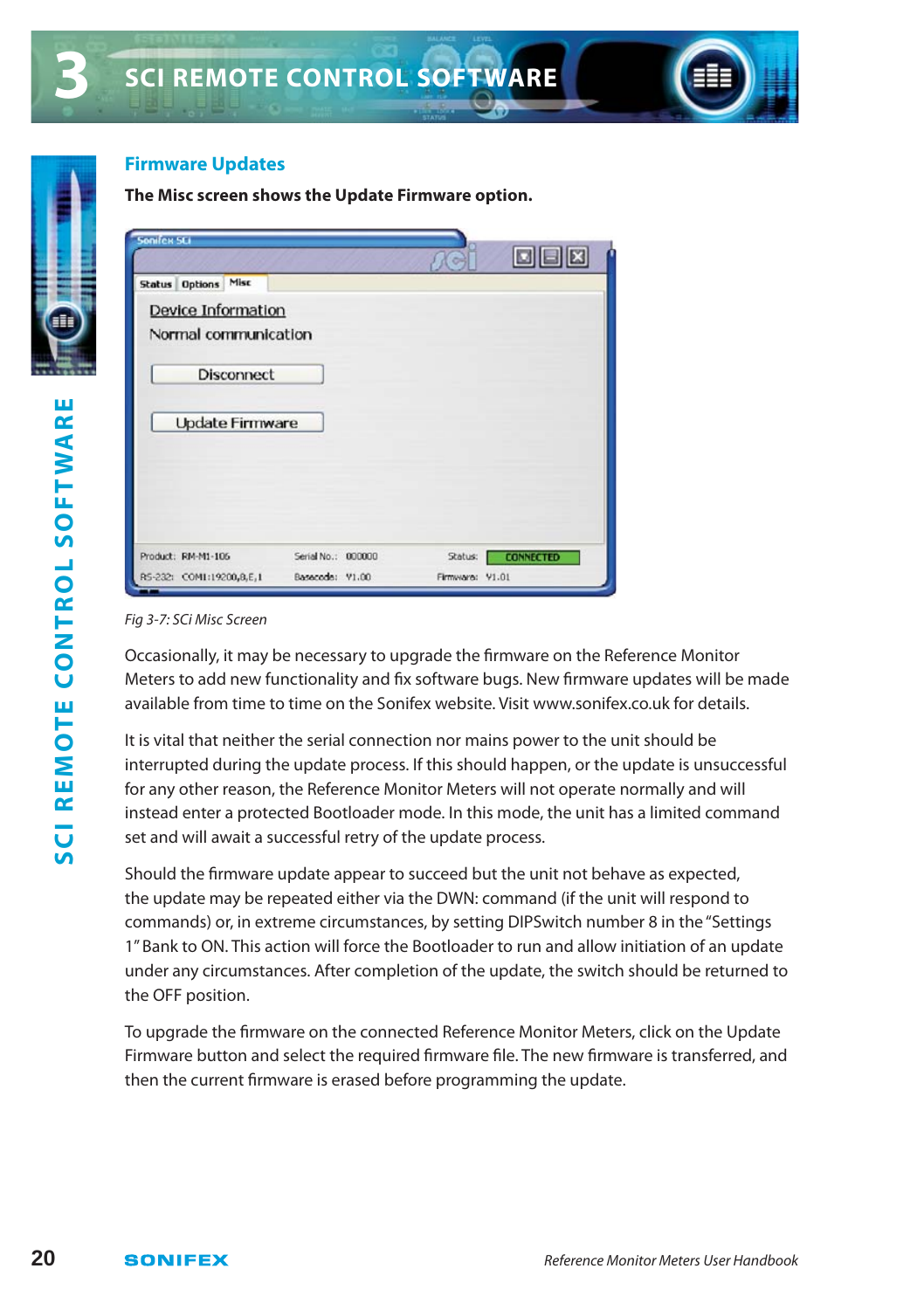## **Technical Specification**

| <b>Inputs</b>           |                                                                                                                                                                                                                                                                                 |
|-------------------------|---------------------------------------------------------------------------------------------------------------------------------------------------------------------------------------------------------------------------------------------------------------------------------|
| Audio Inputs:           | 1 x stereo analogue or AES/EBU digital (auto-selecting)<br>(RM-M1F53 & RM-M1R53)<br>2 x stereo analogue or AES/EBU digital (auto-selecting)<br>(RM-M2F53, RM-M2R53, RM-M1F106 & RM-M1R106)<br>4 x stereo analogue or AES/EBU digital (auto-selecting)<br>(RM-M4R53 & RM-M2R106) |
| Max. Level:             | +18dBu (analogue)/0dBFS (0dB Input Gain)                                                                                                                                                                                                                                        |
| CMRR:                   | >60dB typical                                                                                                                                                                                                                                                                   |
| Input Impedance:        | 20k $\Omega$ (analogue) 110 $\Omega$ (digital with termination switchable<br>via DIPSwitch)                                                                                                                                                                                     |
| AES/EBU<br>Sample Rate: | 32 to 192kHz, converted internally to 48kHz                                                                                                                                                                                                                                     |
| Input Gain:             | $0, +6, +12$ or $+18$ dB digital gain (switchable via DIPS witch)                                                                                                                                                                                                               |

#### **Level Metering**

| Max. Level:                            | +T8dBu (analogue)/0dBFS (0dB input Gain)                                                                                                                                                                                                                                                                                             |                                                                                                                             |                | -                            |
|----------------------------------------|--------------------------------------------------------------------------------------------------------------------------------------------------------------------------------------------------------------------------------------------------------------------------------------------------------------------------------------|-----------------------------------------------------------------------------------------------------------------------------|----------------|------------------------------|
| CMRR:                                  | >60dB typical                                                                                                                                                                                                                                                                                                                        |                                                                                                                             |                | ш                            |
|                                        | Input Impedance: $20k\Omega$ (analogue) 110 $\Omega$ (digital with termination switchable<br>via DIPSwitch)                                                                                                                                                                                                                          |                                                                                                                             |                |                              |
| AES/EBU<br>Sample Rate:                | 32 to 192kHz, converted internally to 48kHz                                                                                                                                                                                                                                                                                          |                                                                                                                             |                |                              |
| Input Gain:                            | 0, +6, +12 or +18dB digital gain (switchable via DIPSwitch)                                                                                                                                                                                                                                                                          |                                                                                                                             |                |                              |
| <b>Level Metering</b>                  |                                                                                                                                                                                                                                                                                                                                      |                                                                                                                             |                |                              |
| Number:                                | 2 x 53 segment tri-colour LED bar graphs<br>(RM-M1F53 & RM-M1R53)<br>4 x 53 segment tri-colour LED bar graphs<br>(RM-M2F53 & RM-M2R53)<br>8 x 53 segment tri-colour LED bar graphs<br>(RM-M4R53)<br>2 x 106 segment tri-colour LED bar graphs<br>(RM-M1F106 & RM-M1R106)<br>4 x 106 segment tri-colour LED bar graphs<br>(RM-M2R106) |                                                                                                                             |                | <b>CHNICAL SPECIFICATION</b> |
| Characteristic:                        | Selectable by DIPSwitch from:<br>Dual BBC PPM + Standard VU<br><b>BBC PPM</b><br><b>EBU PPM</b><br>Nordic PPM<br><b>AES/EBU Digital</b><br><b>DIN PPM</b><br><b>Standard VU</b><br><b>Extended VU</b><br><b>German PPM</b>                                                                                                           | IEC60268-1011a<br>IEC60268-1011b<br>IEC60268-101<br><b>PPM IEC60268-18</b><br><b>DIN45406</b><br>IEC60268-17<br>IEC60268-17 |                |                              |
| <b>Ballistics:</b>                     | According to selected characteristic                                                                                                                                                                                                                                                                                                 |                                                                                                                             |                |                              |
| Line-Up Level:                         | $0$ dBFS = $+18$ dBu (except German PPM: 0dBFS = $+15$ dBu)                                                                                                                                                                                                                                                                          |                                                                                                                             |                |                              |
| Reference Monitor Meters User Handbook |                                                                                                                                                                                                                                                                                                                                      |                                                                                                                             | <b>SONIFEX</b> | 21                           |

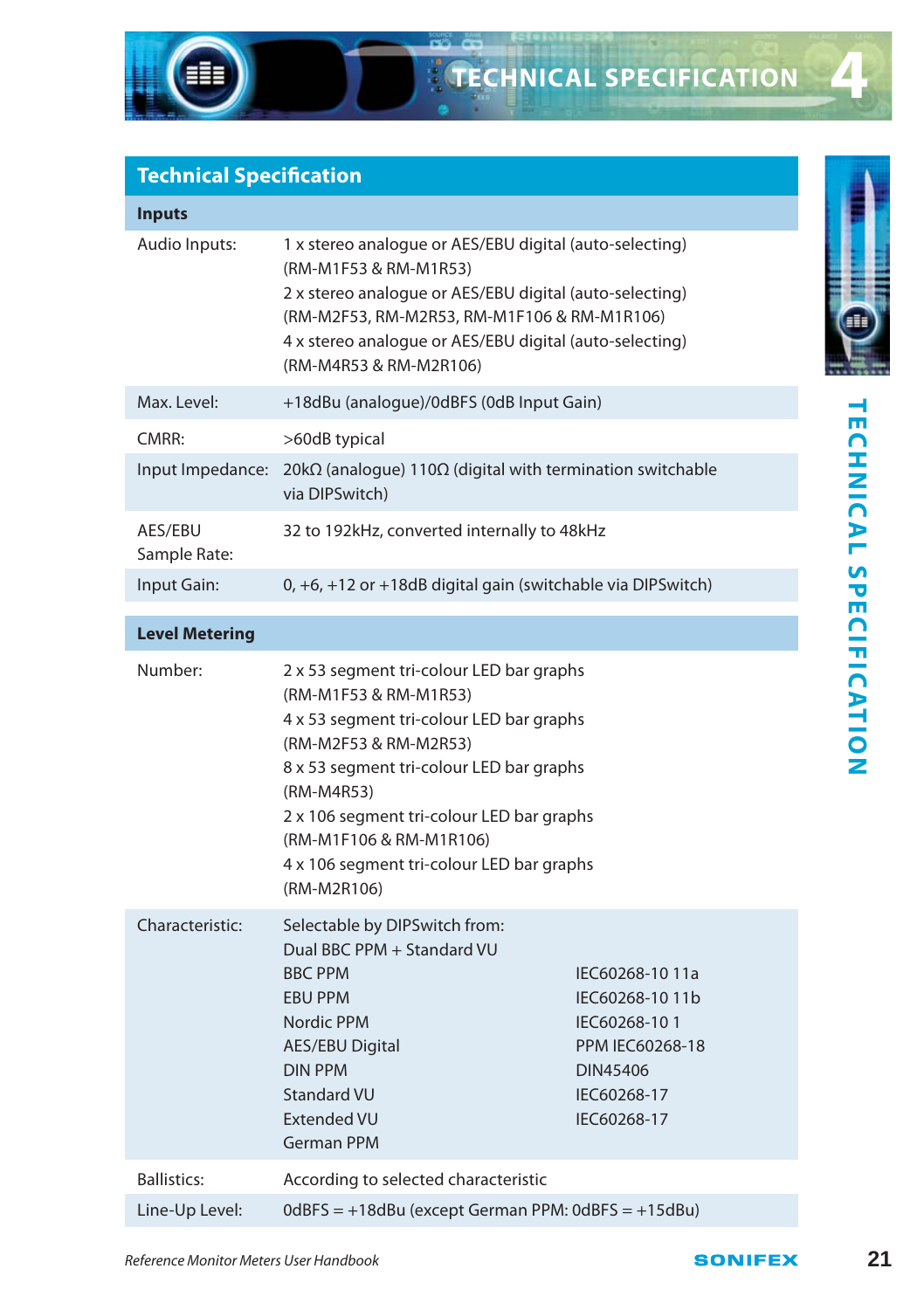

**4**

# TECHNICAL SPECIFICATION **TECHNICAL SPECIFICATION**

| <b>Phase Metering</b>    |                                                                                                                                                                                                                                                                                                                                                                                                                                                                                                                                                                          |
|--------------------------|--------------------------------------------------------------------------------------------------------------------------------------------------------------------------------------------------------------------------------------------------------------------------------------------------------------------------------------------------------------------------------------------------------------------------------------------------------------------------------------------------------------------------------------------------------------------------|
| Type:                    | 5-segment, indication at 0°, 45°, 90°, 135° and 180°,<br>1 per stereo meter                                                                                                                                                                                                                                                                                                                                                                                                                                                                                              |
| <b>Remote Control</b>    |                                                                                                                                                                                                                                                                                                                                                                                                                                                                                                                                                                          |
| Serial:                  | RS232, 19200 baud, 3-wire connection                                                                                                                                                                                                                                                                                                                                                                                                                                                                                                                                     |
| Alarm Outputs:           | (1-4 single units, 1-8 twin units)<br>Audio input 1 under-level/fail (with latching capability)<br>Audio input 1 over-level (with latching capability)<br>Audio input 1 sustained phase error above 90°<br>(with latching capability)<br>AES/EBU input 1 lock (non-latching)<br>Audio input 2 under-level/fail (with latching capability)<br>Audio input 2 over-level (with latching capability)<br>Audio input 2 sustained phase error above 90°<br>(with latching capability)<br>AES/EBU input 2 lock (non-latching)<br>Open-collector outputs rated 30V, 50mA maximum |
| Control Inputs:          | (1 single input units, 2 twin input units)<br>1. Input 1 Alarm reset<br>2. Input 2 Alarm reset<br>Pull-to-ground to activate inputs                                                                                                                                                                                                                                                                                                                                                                                                                                      |
| <b>Status Indicators</b> |                                                                                                                                                                                                                                                                                                                                                                                                                                                                                                                                                                          |
| AES Lock:                | Indicates lock achieved on corresponding digital input                                                                                                                                                                                                                                                                                                                                                                                                                                                                                                                   |
| Level Alarm:             | Indicates audio under-level, over-level or input clip<br>on corresponding audio input (dependent on setting)                                                                                                                                                                                                                                                                                                                                                                                                                                                             |
| <b>Connectors</b>        |                                                                                                                                                                                                                                                                                                                                                                                                                                                                                                                                                                          |
| Audio Inputs:            | (All balanced, but may be wired unbalanced)<br>2 x XLR 3-pin female (RM-M1F53 & RM-M1R53)<br>4 x XLR 3-pin female (RM-M2F53, RM-M2R53,<br>RM-M1F106 & RM-M1R106)<br>8 x XLR 3-pin female (RM-M4R53 & RM-M2R106)                                                                                                                                                                                                                                                                                                                                                          |
| RS232 Serial:            | D-sub 9-pin female                                                                                                                                                                                                                                                                                                                                                                                                                                                                                                                                                       |
| Remote I/O:              | D-sub 15-pin female                                                                                                                                                                                                                                                                                                                                                                                                                                                                                                                                                      |
| Mains Input:             | Filtered 3-pin IEC male, continuously rated 85 - 264VAC,<br>47 - 63Hz, fused 1A, 30W peak, 15W average                                                                                                                                                                                                                                                                                                                                                                                                                                                                   |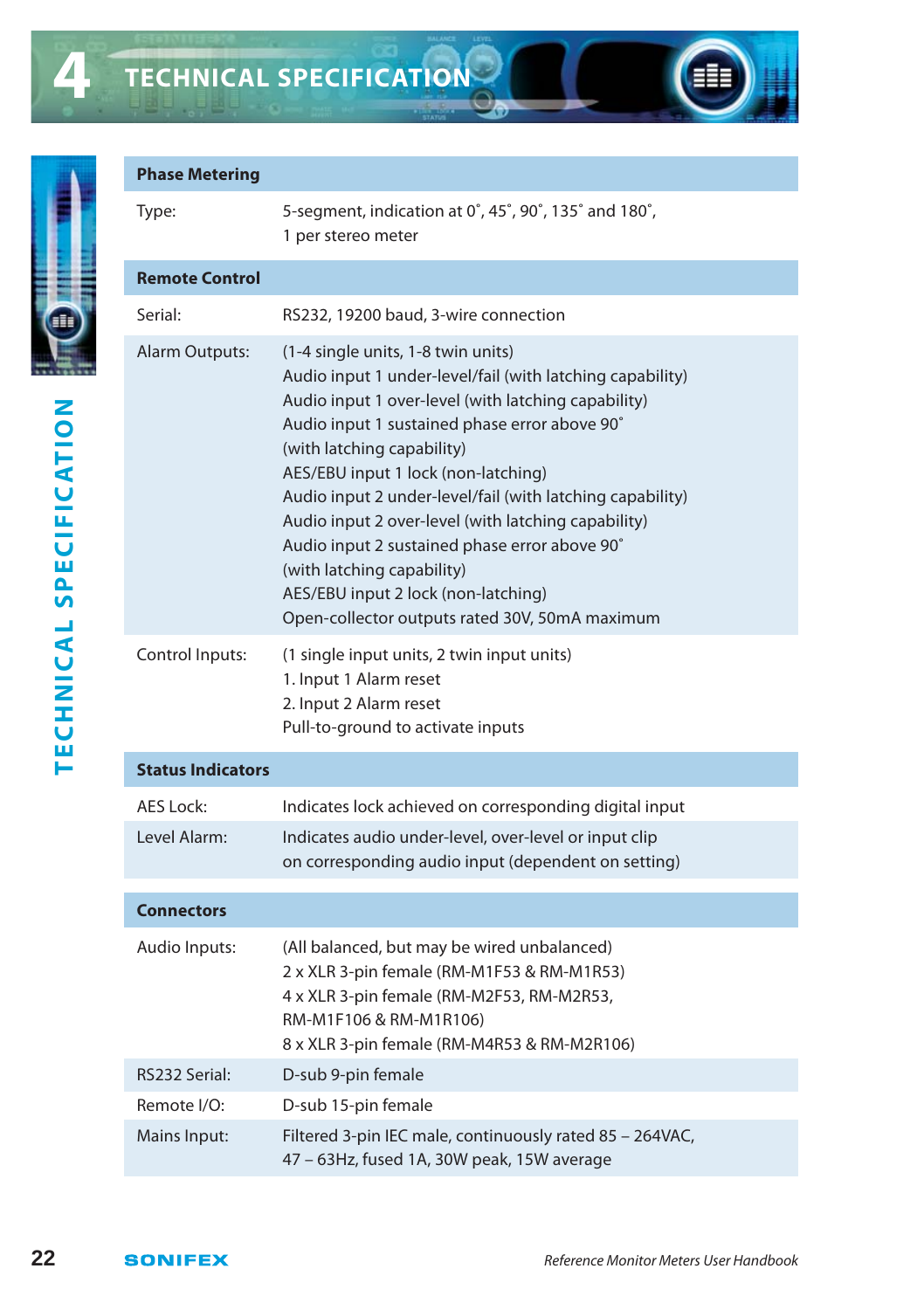| <b>DIPSwitch Settings 1</b>                                                                                   |                                                                                                                                                                                                                                                                                                                                                      |  |  |  |  |
|---------------------------------------------------------------------------------------------------------------|------------------------------------------------------------------------------------------------------------------------------------------------------------------------------------------------------------------------------------------------------------------------------------------------------------------------------------------------------|--|--|--|--|
| SW1                                                                                                           | Digital Input 1 Termination<br>Input 1 110Ω ON<br>Un-terminated OFF                                                                                                                                                                                                                                                                                  |  |  |  |  |
| SW <sub>2</sub>                                                                                               | Digital Input 2 Termination<br>Input 2 110 $\Omega$ ON<br>Un-terminated OFF                                                                                                                                                                                                                                                                          |  |  |  |  |
| SW <sub>3</sub>                                                                                               | Input 1 Gain Matrix                                                                                                                                                                                                                                                                                                                                  |  |  |  |  |
| SW <sub>4</sub>                                                                                               | Input 1 Gain Matrix                                                                                                                                                                                                                                                                                                                                  |  |  |  |  |
| SW <sub>5</sub>                                                                                               | Input 2 Gain Matrix                                                                                                                                                                                                                                                                                                                                  |  |  |  |  |
| SW <sub>6</sub>                                                                                               | Input 2 Gain Matrix                                                                                                                                                                                                                                                                                                                                  |  |  |  |  |
| SW7                                                                                                           | Reserved                                                                                                                                                                                                                                                                                                                                             |  |  |  |  |
| SW <sub>8</sub>                                                                                               | Force Bootload ON<br><b>Firmware Update</b><br><b>Normal Operation OFF</b>                                                                                                                                                                                                                                                                           |  |  |  |  |
| <b>DIPSwitch Settings 2</b>                                                                                   |                                                                                                                                                                                                                                                                                                                                                      |  |  |  |  |
| SW <sub>1</sub>                                                                                               | Input 1 Meter Ballistics & Scaling Matrix                                                                                                                                                                                                                                                                                                            |  |  |  |  |
| SW <sub>2</sub>                                                                                               | Input 1 Meter Ballistics & Scaling Matrix                                                                                                                                                                                                                                                                                                            |  |  |  |  |
| SW <sub>3</sub>                                                                                               | Input 1 Meter Ballistics & Scaling Matrix                                                                                                                                                                                                                                                                                                            |  |  |  |  |
| SW <sub>4</sub>                                                                                               | Input 1 Meter Ballistics & Scaling Matrix                                                                                                                                                                                                                                                                                                            |  |  |  |  |
| SW <sub>5</sub>                                                                                               | Input 2 Meter Ballistics & Scaling Matrix                                                                                                                                                                                                                                                                                                            |  |  |  |  |
| SW <sub>6</sub>                                                                                               | Input 2 Meter Ballistics & Scaling Matrix                                                                                                                                                                                                                                                                                                            |  |  |  |  |
| SW7                                                                                                           | Input 2 Meter Ballistics & Scaling Matrix                                                                                                                                                                                                                                                                                                            |  |  |  |  |
| SW <sub>8</sub>                                                                                               | Input 2 Meter Ballistics & Scaling Matrix                                                                                                                                                                                                                                                                                                            |  |  |  |  |
| <b>Equipment Type</b>                                                                                         |                                                                                                                                                                                                                                                                                                                                                      |  |  |  |  |
| RM-M1F53<br><b>RM-M1R53</b><br><b>RM-M2F53</b><br>RM-M2R53<br>RM-M4R53<br>RM-M1F106<br>RM-M1R106<br>RM-M2R106 | 1 stereo 53 segment meter, free-standing<br>1 stereo 53 segment meter, rack-mount<br>2 stereo 53 segment meters, free-standing<br>2 stereo 53 segment meters, rack-mount<br>4 stereo 53 segment meters, rack-mount<br>1 stereo 106 segment meter, free-standing<br>1 stereo 106 segment meter, rack-mount<br>2 stereo 106 segment meters, rack-mount |  |  |  |  |
| <b>Physical Specification</b>                                                                                 |                                                                                                                                                                                                                                                                                                                                                      |  |  |  |  |
| <b>Dimensions</b><br>(Raw):                                                                                   | RM-M1F53, RM-M2F53 & RM-M1F106<br>21.8cm (W) x 14.8cm (D) x 4.4cm (H)<br>$8.6''$ (W) x 5.8" (D) x 1.73" (H)                                                                                                                                                                                                                                          |  |  |  |  |
| <b>Dimensions</b><br>(Boxed):                                                                                 | RM-M1F53, RM-M2F53 & RM-M1F106<br>59cm (W) x 20.5cm (D) x 6cm (H)<br>$21''(W) \times 8''(D) \times 2.4''(H)$                                                                                                                                                                                                                                         |  |  |  |  |



TECHNICAL SPECIFICATION **TECHNICAL SPECIFICATION**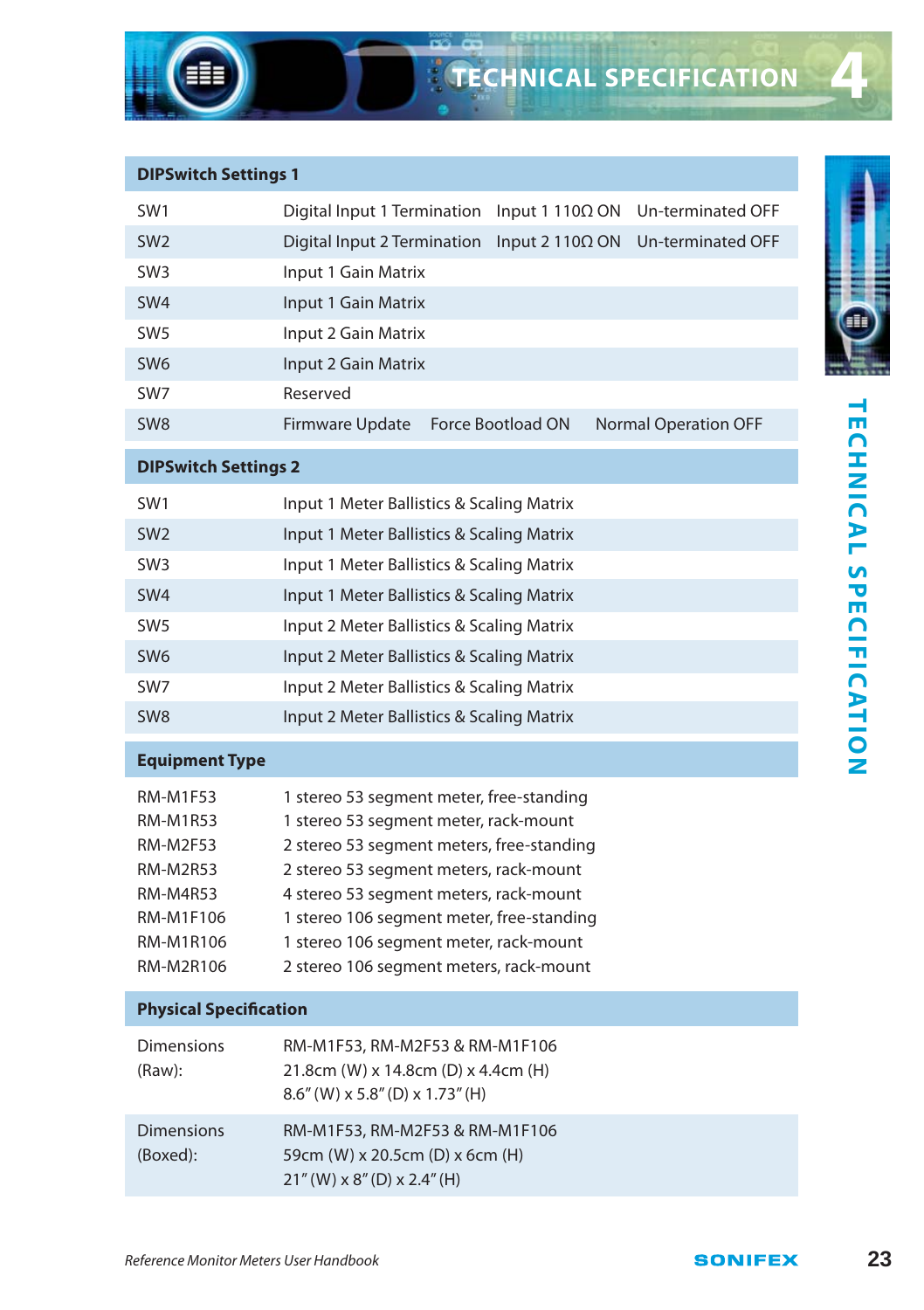**TECHNICAL SPECIFICATION**



| <b>Dimensions</b><br>(Raw): | RM-M1R53, RM-M2R53, RM-M4R53, RM-M1R106 & RM-M2R106<br>48cm (W) x 14.8cm (D) x 4.4cm (H)<br>19" (W) x 5.8" (D) x 1.73" (H) |
|-----------------------------|----------------------------------------------------------------------------------------------------------------------------|
| Dimensions<br>(Boxed):      | RM-M1R53, RM-M2R53, RM-M4R53, RM-M1R106 & RM-M2R106<br>59cm (W) x 20.5cm (D) x 6cm (H)<br>$21''$ (W) x 8" (D) x 2.4" (H)   |
| Weight:                     | RM-M1F53 & RM-M1R53<br>Nett: 1.3kg Gross: 2.0kg<br>Nett: 2.9lb Gross: 4.4lb                                                |
| Weight:                     | RM-M2F53 & RM-M1F106<br>Nett: 1.4kg Gross: 2.1kg<br>Nett: 3.1lb Gross: 4.6lb                                               |
| Weight:                     | RM-M2R53 & RM-M1R106<br>Nett: 1.45kg Gross: 2.15kg<br>Nett: 3.2lb Gross: 4.7lb                                             |
| Weight:                     | RM-M4R53 & RM-M2R106<br>Nett: 2.8kg Gross: 3.5kg<br>Nett: 6.2lb Gross: 7.7lb                                               |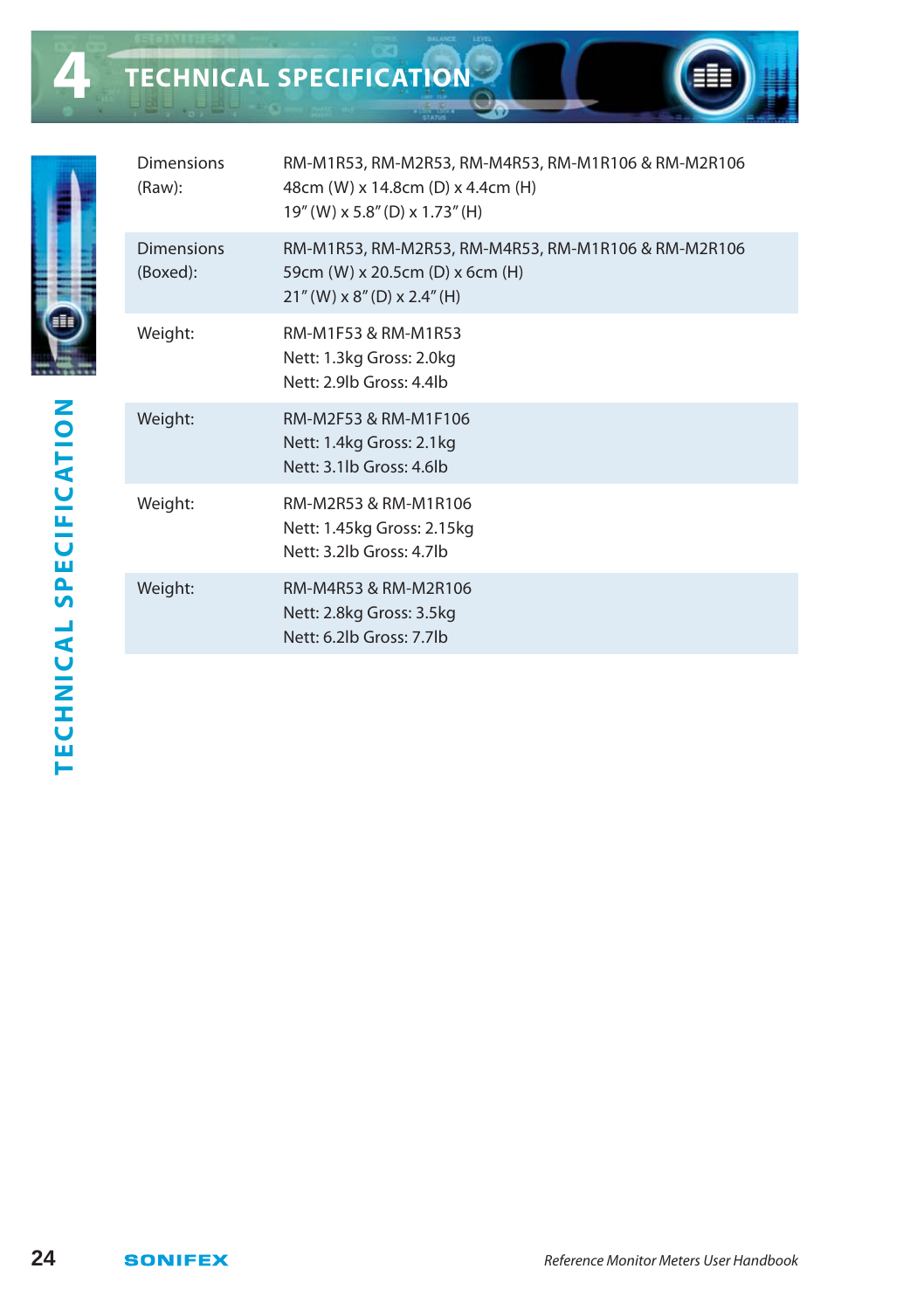